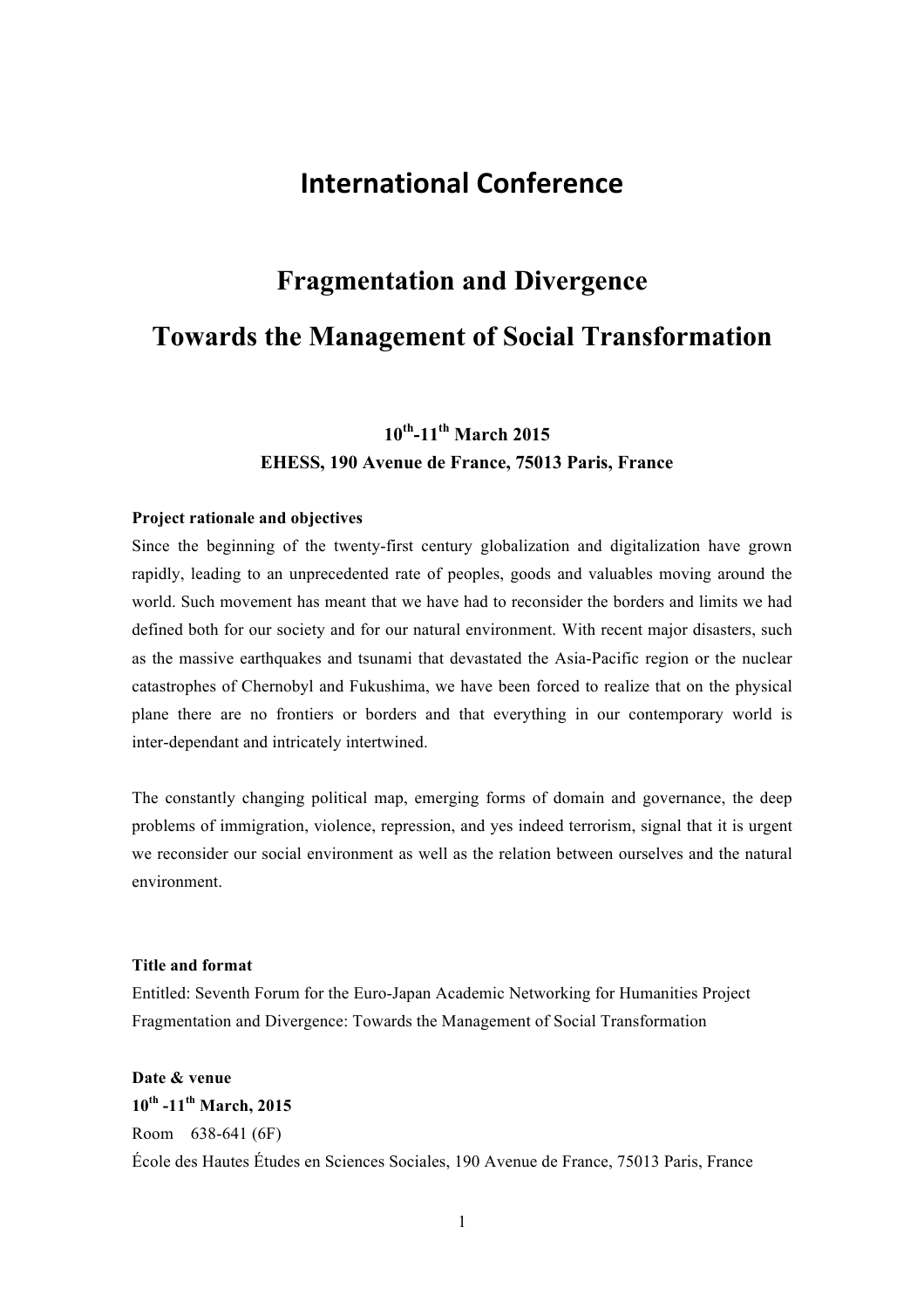#### **Organizing body & sponsor**

Organized and sponsored by:

. Institute of Comparative Research for Human and Social Sciences of the University of Tsukuba;

in collaboration with:

- . Fondation France-Japon of the École des Hautes Études en Sciences Sociales
- . Fondation de la Maison des Sciences de l'Homme.

### **Coordinators:**

 **.** Saburo AOKI, Professor, Institute of Comparative Research for Human and Social Sciences (ICR), University of Tsukuba, Japan

Contact: aoki.saburo.fn@u.tsukuba.ac.jp

. Sébastien LECHEVALIER, President, Fondation France-Japon of the École des Hautes Études en Sciences Sociales

Contact: sebastien.lechevalier@ehess.fr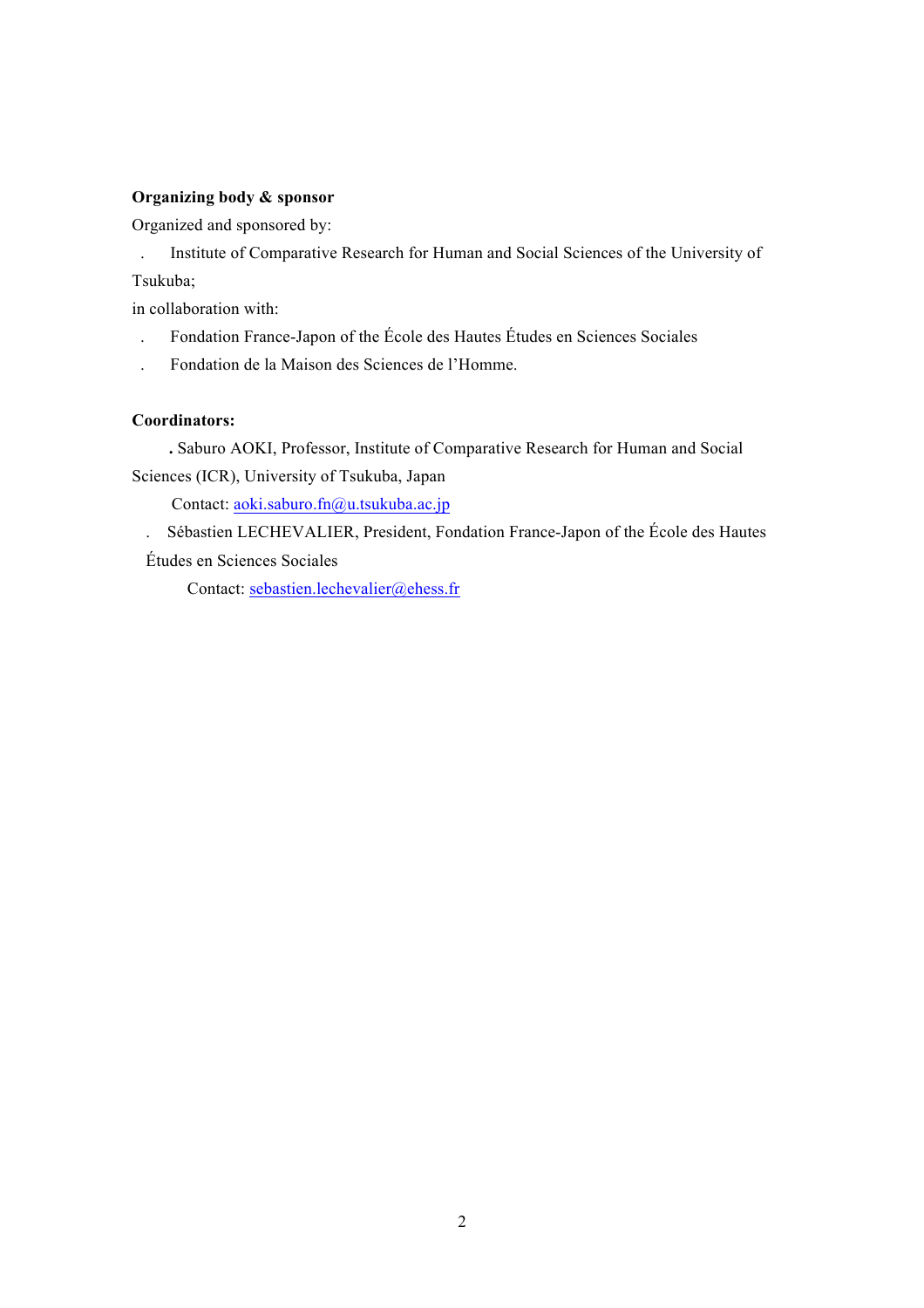## **Programme**

### **Sessions:**

- Environment and Landscape
- Social Justice and Equality Beyond Violence
- Disaster and Civil Society
- Demography and Immigration
- Impact of Art and Culture
- Intercultural Dialogue and Education

## **Tuesday 10th March, 2015**

| 09:00-09:30                                                                           | Registration                                                                                            |  |
|---------------------------------------------------------------------------------------|---------------------------------------------------------------------------------------------------------|--|
| 09:30-10:00                                                                           | Opening Address and Transformations video presentation,<br>Itai Keshet (Filmmaker)                      |  |
| <b>Session 1 -</b><br><b>Environment and Landscape</b><br>Chair: Thierry Martin (UFC) |                                                                                                         |  |
| $10:00-10:40$                                                                         | Keynote Lecture I - Nature, Culture: trajecting beyond modern dualism<br><b>Augustin Berque (EHESS)</b> |  |
| $10:40-11:00$                                                                         | Discussant: Corine Pelluchon (UFC)                                                                      |  |
| $11:00-11:30$                                                                         | Open comments and discussion                                                                            |  |
| Lunch                                                                                 |                                                                                                         |  |
| <b>Session 2 - Disaster and Civil Society</b>                                         |                                                                                                         |  |
| Chair: Andrej Bekeš (UL)                                                              |                                                                                                         |  |
| 13:00-13:40                                                                           | Keynote Lecture II-Paradox of Civil Society after the 3.11 Disaster<br>Yutaka Tsujinaka (UT)            |  |
| 13:40-14:10                                                                           | Discussants: Verena Blechinger-Talcott (Berlin Freie); Muneo Kaigo (UT)                                 |  |
| $14:10-14:30$                                                                         | Open comments and discussion                                                                            |  |
| Coffee break                                                                          |                                                                                                         |  |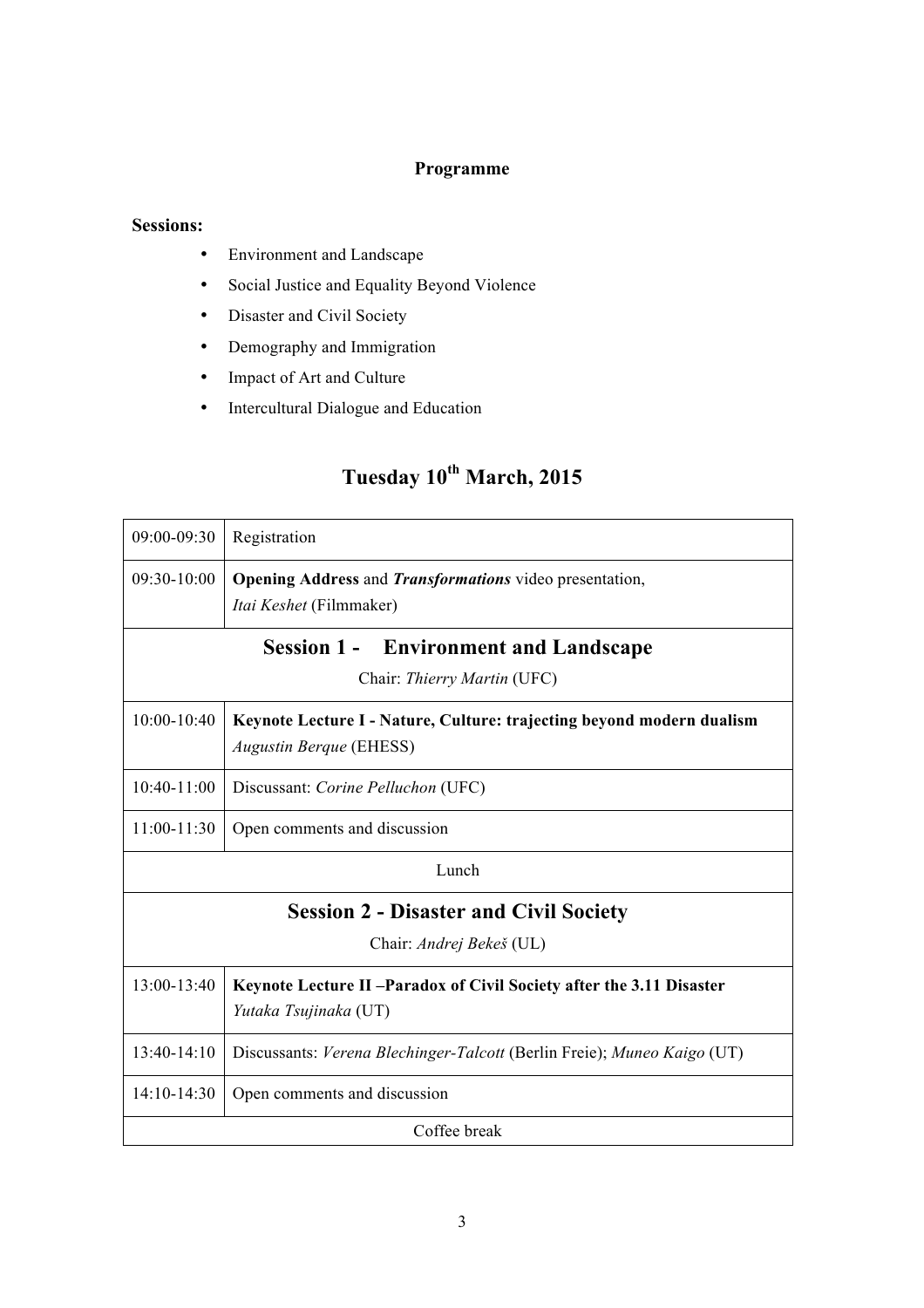| <b>Session 3 - Social Justice and Equality Beyond Violence</b> |                                                                                                          |  |
|----------------------------------------------------------------|----------------------------------------------------------------------------------------------------------|--|
| Chair: Daniel Lebaud (UFC)                                     |                                                                                                          |  |
| $15:00-15:40$                                                  | Keynote Lecture III - Pourquoi est-il si difficile de sortir de la violence ?<br>Michel Wieviorka (FMSH) |  |
| $15:40-16:10$                                                  | Discussants: Ales Bučar (Maribor University); Vesna Požgaj Hadži (UL)                                    |  |
| $16:10-16:30$                                                  | Open comments and discussion                                                                             |  |
| $17:00 - 17:30$                                                | <b>Concert - Creole Nippon</b><br>Mio Matsuda (Vocalist), Lucio Vieira (Guitarist), Kay Aoki (M.C.)      |  |
| <b>Welcome Reception</b>                                       |                                                                                                          |  |

# **Wednesday 11th March, 2015**

| <b>Session 4 - Demography and Immigration</b><br>Chair: Irina Chongarova-Aron (Kingston University) |                                                                                                                 |  |
|-----------------------------------------------------------------------------------------------------|-----------------------------------------------------------------------------------------------------------------|--|
| $10:00 - 10:40$                                                                                     | <b>Keynote Lecture IV - Migrations internationales :</b><br>de l'économie à l'affinité<br>Hervé Le Bras (EHESS) |  |
| $10:40 - 11:10$                                                                                     | Discussants: John Eade (University of Roehampton); Eric Macé (UB)                                               |  |
| $11:10 - 11:30$                                                                                     | Open comments and discussion                                                                                    |  |
| Lunch                                                                                               |                                                                                                                 |  |
| <b>Session 5 - Impact of Art and Culture</b>                                                        |                                                                                                                 |  |
| Chair: Salah HANNACHI (Tunis)                                                                       |                                                                                                                 |  |
| 13:00-13:40                                                                                         | Keynote Lecture V - Power and Impact of Art & Culture                                                           |  |
|                                                                                                     | Seiichi Kondo (Former Commissioner of the Japanese Agency for Cultural<br>Affairs)                              |  |
| $13:40 - 14:10$                                                                                     | Discussants: Saburo Aoki (UT); Margareta Kastberg Sjöblom (UFC)                                                 |  |
| $14:10 - 14:30$                                                                                     | Open comments and discussion                                                                                    |  |
| Coffee break                                                                                        |                                                                                                                 |  |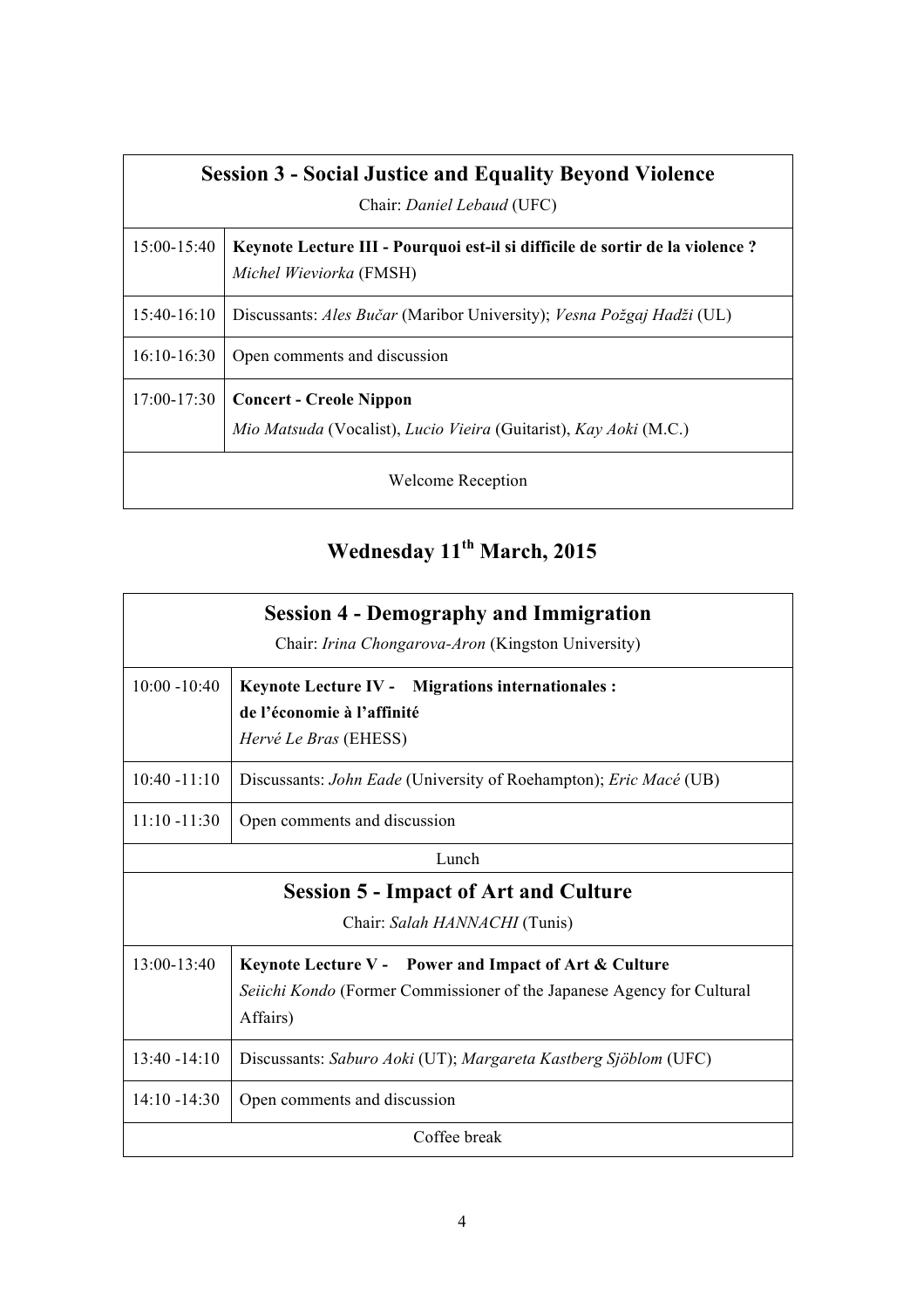| <b>Session 6 - Intercultural Dialogue and Education</b><br>Chair: Irène TAMBA (EHESS) |                                                                                                                                |  |
|---------------------------------------------------------------------------------------|--------------------------------------------------------------------------------------------------------------------------------|--|
| 15:00-16:00                                                                           | <b>Part I. Sports Sciences and Capacity Building</b>                                                                           |  |
|                                                                                       | Jigoro Kano and Tsukuba International Academy for Sport Studies (TIAS)<br>Hisashi Sanada (UT)                                  |  |
|                                                                                       | Disaster, Memory and the Value of Sport: Tokyo and the Olympics<br>Satoshi Shimizu (UT)                                        |  |
|                                                                                       | Education for the <i>omotenashi</i> Way of Mind and Manner<br>Izumi Egami (UT)                                                 |  |
| 16:00-16:40                                                                           | Part II. Cultural Identity and Variation                                                                                       |  |
|                                                                                       | Creole and Creolization in Musical Expression of the Cape Verdean Islands<br>Kay Aoki (Kyoto University)                       |  |
|                                                                                       | Spread and Acceptance of Physical Culture in Japanese Sports Animation Film<br>Sébastien Laffage-Cosnier (UFC); Rie Inaba (UT) |  |
|                                                                                       | Re-interpretation of a Cultural Object: jo-ha-kyû in the Tenshyô karate kata<br>Jérémie Bride (UFC)                            |  |
| 16:40-17:00                                                                           | Discussant: Craig SMITH (KUFS)                                                                                                 |  |
| 17:00-17:30                                                                           | Concluding Remarks: Chairs and Discussants                                                                                     |  |
| Dinner                                                                                |                                                                                                                                |  |

## **List of participants**

France

## **École des Hautes Études en Sciences Sociales**

Augustin BERQUE, Hervé LE BRAS, Sébastien LECHEVALIER,

#### Irène TAMBA

## **Fondation de la Maison des Sciences de l'Homme**

Michel WIEVIORKA

### **University of Bordeaux**

Eric MACÉ

## **University of Franche-Comté**

Jérémie BRIDE, Margareta KASTBERG SJÖBLOM, Daniel LEBAUD, Thierry MARTIN, Corine PELLUCHON, Sébastien LAFFAGE-COSNIER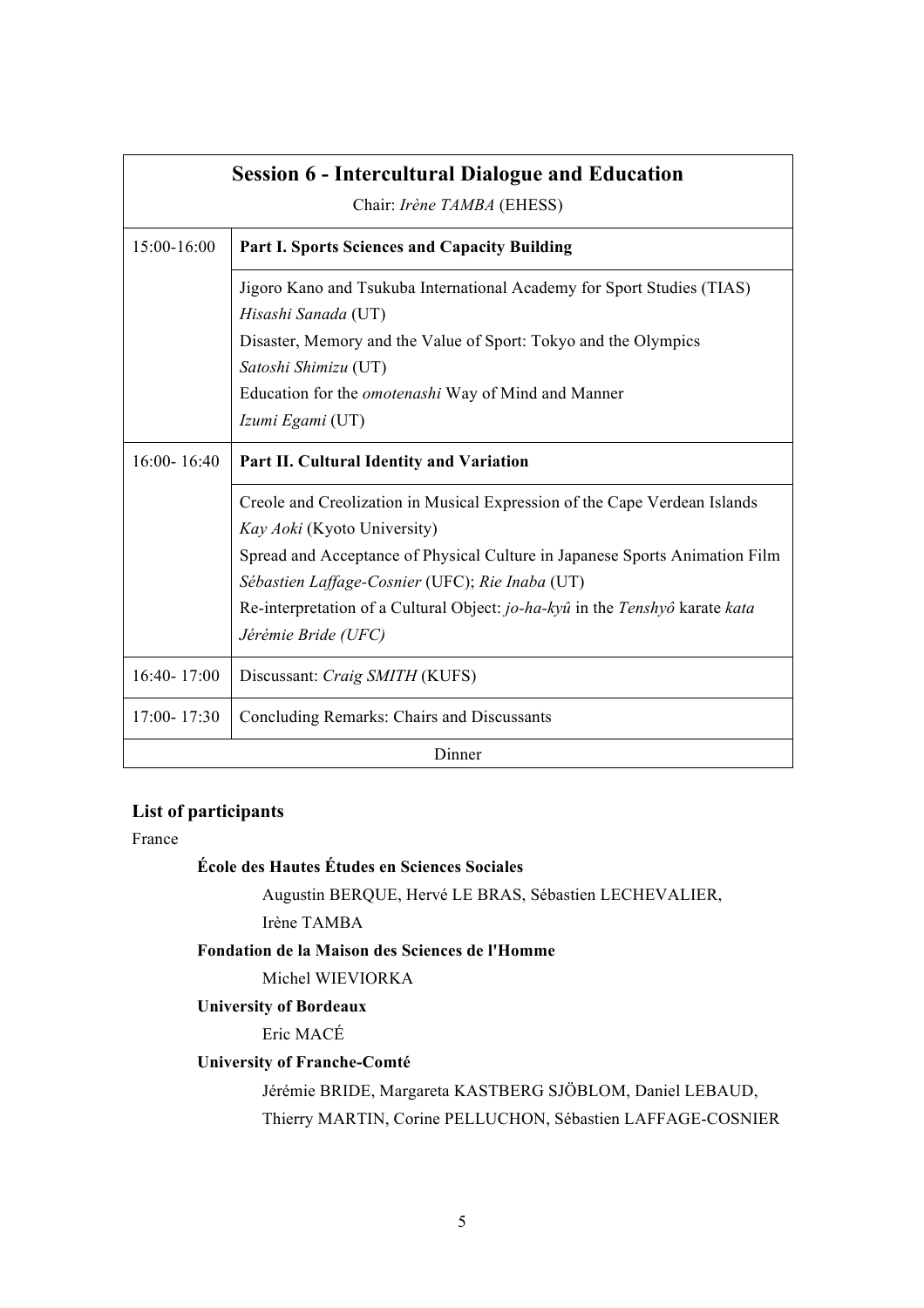Germany

**Filmmaker**

Itai KESHET

#### **Freie Universität of Berlin**

Verena BLECHINGER-TALCOTT

#### Japan

#### **Creole Japan**

Mio MATSUDA (Artist-author)

Lucio VIEIRA (Guitarist)

#### **University of Doshisha**

Seiichi KONDO (Former Commissioner of Japan's Agency for Cultural Affairs)

#### **Kyoto University of Foreign Studies**

Craig SMITH

#### **University of Kyoto**

Kay AOKI

#### **University of Tsukuba**

Saburo AOKI, Izumi EGAMI, Rie INABA, Muneo KAIGO, Ikuko OKUGAWA, Hisashi SANADA, Satoshi SHIMIZU, Yutaka TSUJINAKA

#### Slovenia

#### **University of Ljubljana**

Andrej BEKEŠ, VESNA POŽGAJ HADŽI, Irena SRDANOVIC

#### **University of Maribor**

Aleš BUČAR

#### Tunisia

## **Association Tunisienne pour le Leadership, l'Autodéveloppement et la Solidarité** Salah HANNACHI (Former Tunisian Ambassador to Japan)

#### United Kingdom

**Kingston University** Irina CHONGAROVA-ARON **University of Roehampton**  John EADE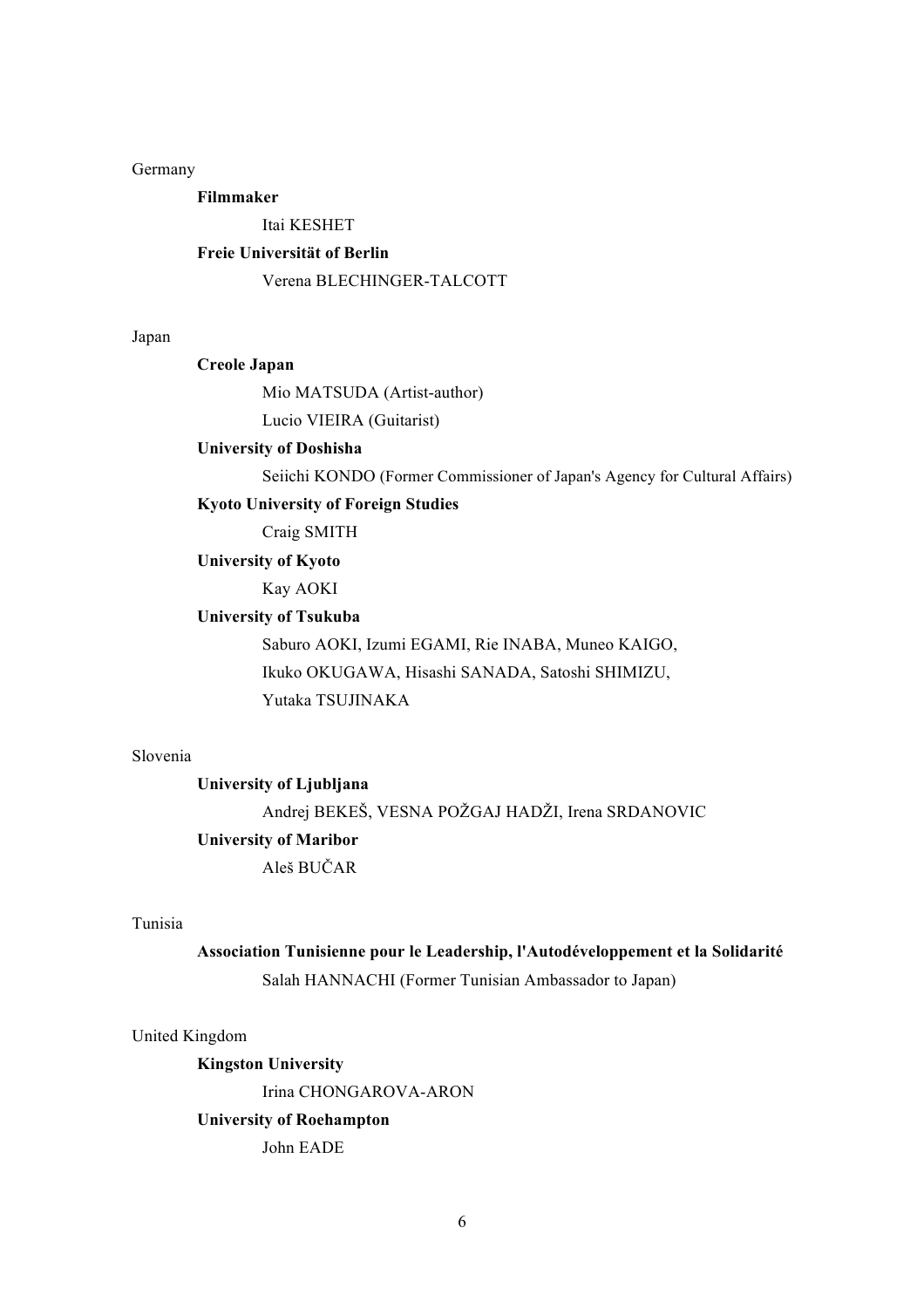## **Opening Video Presentation**

## **Transformations**

### **Itai KESHET**

Filmmaker, video journalist, Germany

#### *Note*

In his documentary work, Itai Keshet attempts to capture and share unique stories that transcend national borders as they intersect with culture, art, business and government. Fragmentations of change are explored through this prism.

#### *Profile*

Itai Keshet is a Berlin-based filmmaker and video journalist. His work has appeared in the New York Times, Vice Magazine, the German Tagesspiegel and practically all major TV channels in Israel. He has also worked on many audiovisual projects with the European Commission, a number of NGOs and academic institutions in Europe and Japan.

Born in Tel Aviv, Itai was a video journalist during his mandatory military service. He later joined the daily cable TV programme The Science News as a reporter and continued to direct several long documentaries and other programmes for national TV before moving to Germany in 2008.

He holds a BA degree in the Humanities from Tel Aviv University and a Masters degree in European Studies from the University of Bonn. He speaks Hebrew, English and German.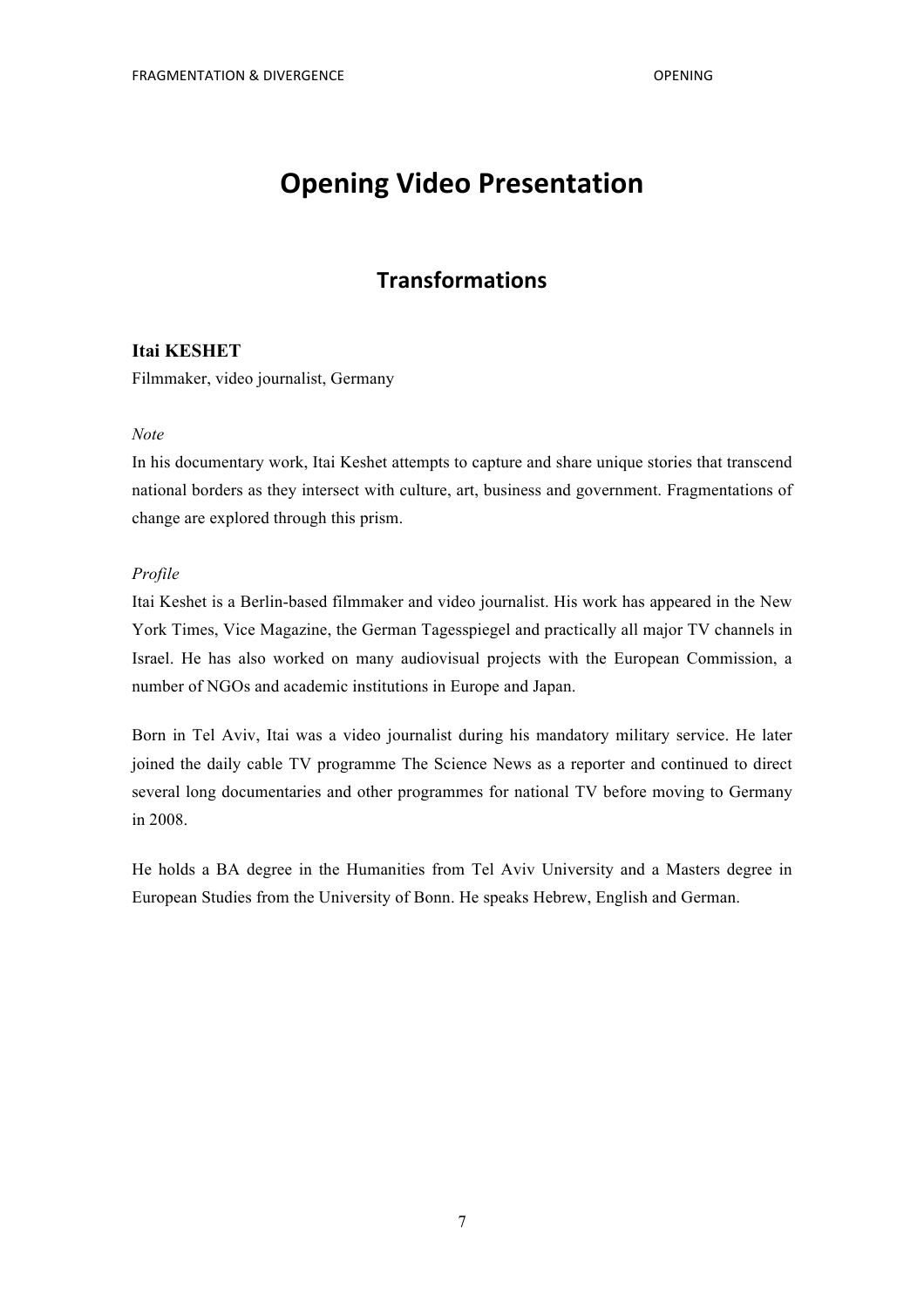## **Session 1 - Environment and Landscape**

## **Keynote Lecture I**

## **Nature, Culture: trajecting beyond modern dualism**

#### **Augustin BERQUE**

Director of Studies, École des Hautes Études en Sciences Sociales

#### *Abstract*

Modern dualism, opposing the subject to the object and therefore culture to nature, has made possible modern science and technology, and consequently modern civilization, but it has eventually produced an unsustainable world, which progressively destroys its own basement: the Earth. In order to survive, we have to overcome dualism, but is that rationally possible? Making use of the concepts of trajection and trajective chains, this paper shows that not only concrete reality is trajective (neither purely objective nor purely subjective), but that modern physics itself has come to this evidence. Accordingly, beyond the abstraction of dualism, we have to conceive of reality anew, including in the field of the natural sciences.

#### *Profile*

Augustin Berque, born in 1942 in Rabat (Morocco), is a French geographer, orientalist and philosopher. He is Director of Studies at the École des Hautes Études en Sciences Sociales in Paris, where he teaches mesology. He has published extensively on the relationship of human societies with their environment. A member of the Academia europaea, he was in 2009 the first Westerner to receive the Fukuoka Grand Prize for Asian Cultures.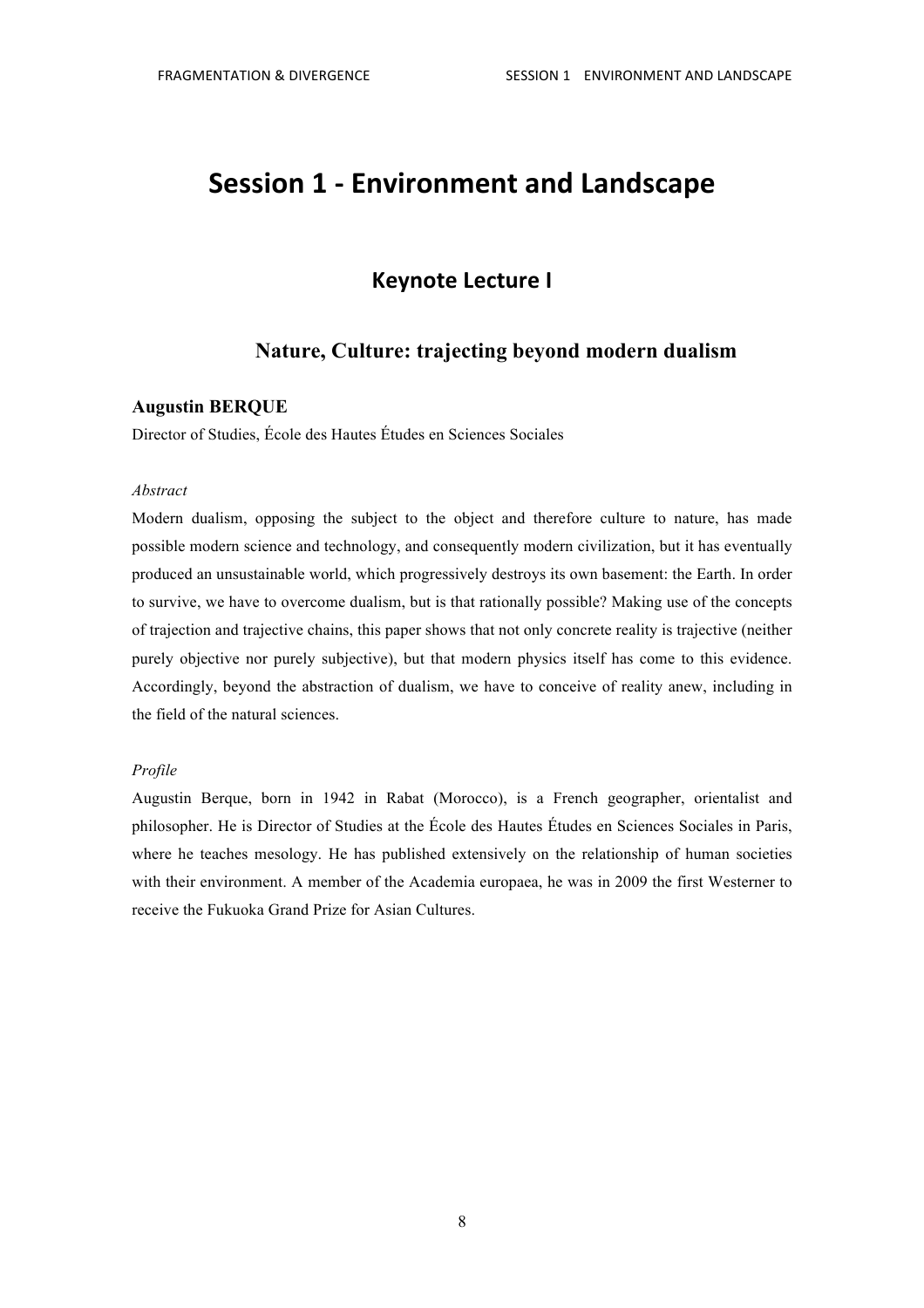#### **Chair**

#### **Thierry MARTIN**

#### *Profile*

Born in Paris in 1950, Thierry Martin is Director of the Graduate School of Langages, Espaces, Temps et Sociétés, Director of the research laboratory Logiques de l'agir and Professor of the University of Franche-Comté where he lectures in philosophy. He has published extensively on history and philosophy of science.

Thierry Martin is also an associate researcher at IHPST (Institute for History and Philosophy of Sciences and Technology) and is co-Head of the special course of lectures on 'Histoire du calcul des probabilités et de la statistique' organized by the EHESS in collaboration with the Centre d'Analyse et de Mathématiques Sociales and the Centre A. Koyré.

#### **Discussant**

#### **Corine PELLUCHON**

#### *Profile*

Full Professor in Practical Philosophy at the University of Franche-Comté (Besançon). Specialized in political philosophy and in applied ethics (medical and biomedical ethics, animal ethics and environmental ethics). After having taught philosophy at high school for fifteen years, she spent one year in the USA for research and to lecture in medical ethics at Boston University. She then became Associate Professor in philosophy at the University of Poitiers (France) from 2008 to 2012 and is currently Full Professor at the University of Franche-Comté (Besançon). She has published numerous essays, especially: *Leo Strauss: une autre raison, d'autres Lumières* (Vrin 2005) for which she was awarded the Prix François Furet in 2006. The book was translated into English and published at SUNY Press in 2014. A Chinese translation is forthcoming; *L'autonomie Brisée. Bioéthique et philosophie*, published by PUF in 2009 and again in 2014 which was translated into Spanish and published in Bogota in 2013; *Eléments pour une éthique de la vulnérabilité. Les hommes, les animaux, la nature* (Le Cerf, 2011) for which she was awarded the Grand Prix Moron de l'Académie française in 2012. A Spanish translation is forthcoming; *Tu ne tueras point. Réflexions sur l'actualité de l'interdit du meurtre* (Le Cerf, 2013); *Les Nourritures. Philosophie du corps politique* (Le Seuil, 2015).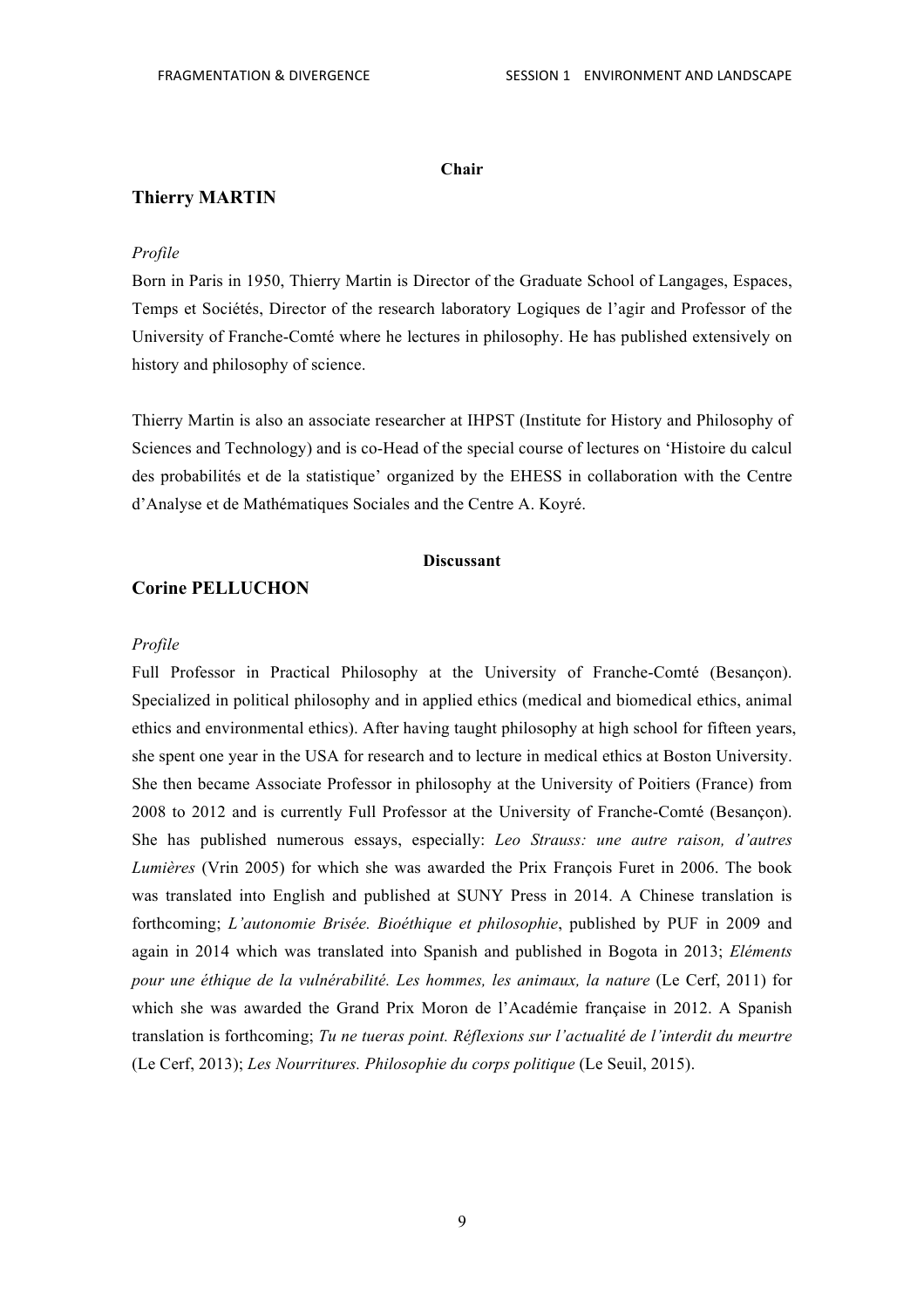## **Session 2 - Disaster and Civil Society**

## **Keynote Lecture II**

## **The Paradox of Civil Society: Japan after the 3.11 Disaster**

#### **Yutaka TSUJINAKA**

Director, Institute for Comparative Research in Human and Social Sciences (ICR) University of Tsukuba

#### *Keywords*

civil society, myth of nuclear plant safety, thick social capital, non-decision making strategy

#### *Abstract*

The tragic disaster of 3.11 was Janus-faced. On the one hand, there was the natural aspect of the huge earthquakes and tsunami endured by the Japanese people; the world showed admiration for their bravery. On the other hand, there was the artificial aspect in terms of series of accidents involving nuclear power plants built by men and their secrecy that has frustrated the citizens of the world.

The earthquake and tsunami took many lives, but it was Japan's civil society that helped limit the damage and provide support for the survivors. For instance, due to the indispensable role civil society organizations played in Japan at the time, there were no occurrences of opportunistic price rise in Japanese consumer goods. In fact on the contrary, the price of goods in the stricken areas such as Fukushima and Sendai went down.

What happened on 3.11 and its aftermath showed that disasters can be devastating but that they can also bring out the best in people and in civil society. The international community expressed its admiration for Japanese people and society for the way in which they cooperated and confronted the hardships and difficulties.

In the meantime, nuclear power plants have had a continuous history of problems which are still ongoing in Japan. It is still difficult to evaluate the damage from the nuclear accidents and the problems are likely to continue for many years. In spite of its high technology and the diligent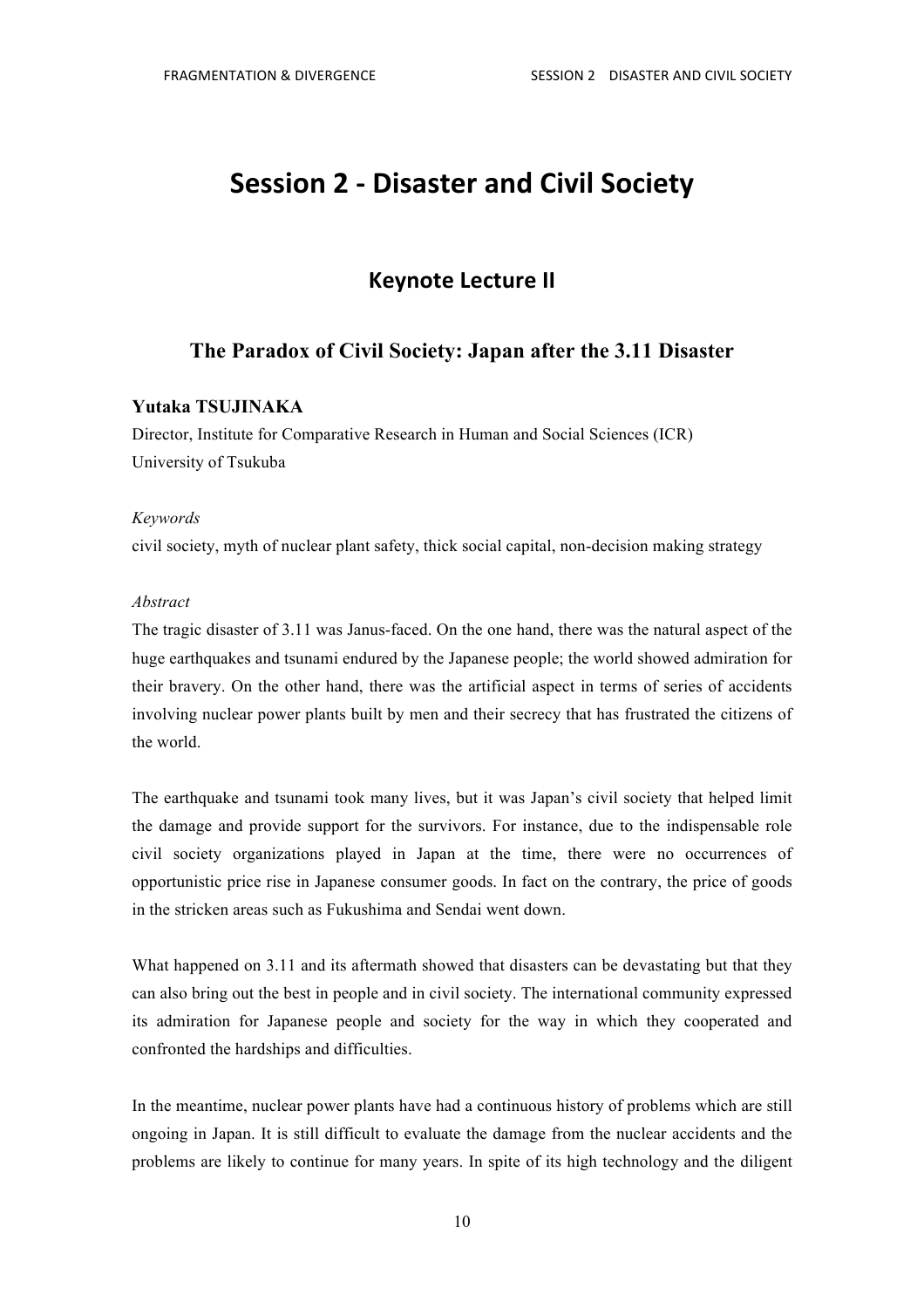and sincere labor attitude of its people, Japan did not know how to cope with the series of accidents at the Tokyo Electric Power Company's (TEPCO) Fukushima Daiichi Plant, the severity of which was rated 'level 7', the highest on the International Nuclear and Radiological Event Scale. Behavior by political leaders in the cabinet as well as the TEPCO CEOs revealed their lack of preparedness in terms of crisis management.

Now my question is: what could account for such contrasting faces of the 3.11 disaster?

I would like to answer the question from the perspective of civil society. My answer to which actually reveals the face and reverse-side of Japanese civil society and liberal democracy.

Japanese civil society has very thick and stubborn grass-roots associations. The typical example is the 300,000 Neighborhood Associations (NHAs, *Jichikai)* which constitute the key source of social capital, functioning as hubs of various community organizations. They also provide infrastructure for the well-being of the people. Socially and economically speaking, there also exist a variety of socio-economic organizations that can be characterized as half private and half public based on more than 100 specific laws in Japan. In addition, there are many other straightforward private associations. The long dominance of the LDP since 1955 is mainly attributed to the role that these social groups have played. On the other hand, radical and/or social movements on the left kept good relations with progressive parties which had relatively weak ties with the local grass-roots associations and the socio-economic organizations mentioned above. In general, the type of organizations designed for social movement lacked centralization and professionalization that are required at the center of power in Japan. Prior to the disaster, many of these same local grass-roots associations and socio-economic organizations kept quiet and never mobilized anti-nuclear plant movements since they received subsidies from local governments and TEPCO.

Despite strong investment in public works (internationally speaking, the amount is higher in terms of its ratio to GDP), the Japanese government failed to ensure the security of the nuclear power plants of the major electric power companies. They chose to construct legitimacy as they invested in the "software" of public relations (estimated at 200 billion Euro) rather than investing in reform of the "hardware" of nuclear power plants to build a safer system.

The Japanese 'conservative' political system (when the 3.11 disaster occurred the government was controlled by a non-LDP coalition led by the Democratic Party of Japan) responded poorly to the Fukushima disaster. Even after the disaster, both the LDP and the DPJ hesitated to face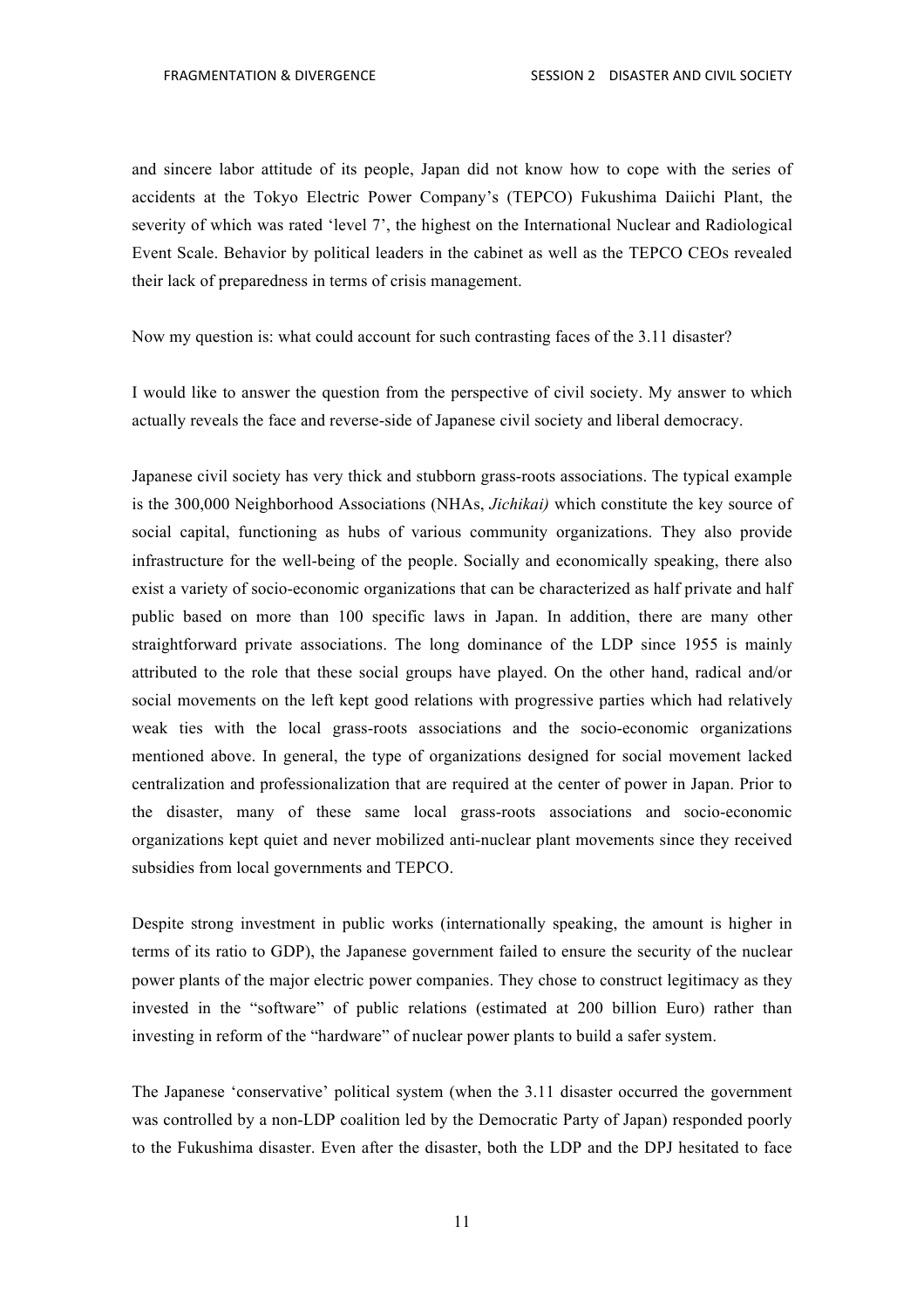the nuclear energy problem and make it an issue of their platform for the general election, vaguely repeating their slogans for revitalizing and rebuilding Japan from the disaster instead. Consequently, the LDP have won three times in the nationwide elections since 2012, basically because they have a relatively sturdy infrastructure in civil society in their constituents while the opposition camps have remained divided.

Although the majority of public opinion was anti-nuclear energy, the public could not organize and unify their voice in civil society, they thus failed to reflect their opinion in the political arena. The Fukushima nuclear disaster revealed that the Japanese political system was unable to respond to the nuclear crisis squarely. Although Japanese civil society showed social resilience, solidarity, and coherence in response to the earthquake and tsunami devastation, Japan as a whole failed to keep nuclear plants in check prior to the accidents and did not declare its support of the majority of anti-nuclear Japanese citizens whose organizations were weak and lacked political foundation.

In conclusion, civil society in Japan is well-developed and organized, which is why the conservative establishment comprising politicians, bureaucrats, and TEPCO has tried very hard to form and maintain their coalition with civil society organizations. In fact, conservatives have succeeded in keeping this coalition alive even after the disaster. They have adopted the strategy of "non-decision making" as they intentionally avoid making judgments on the nuclear disaster. To say the least, they have succeeded so far in preventing nuclear energy from becoming an issue in political elections.

#### *Profile*

Executive Advisor to the President and Professor of the University of Tsukuba, Ph.D. in political science. Yutaka Tsujinaka is President of the Japanese Political Science Association (term 2014-2016) and Director of the Institute of Comparative Research in Human and Social Sciences of the University of Tsukuba. He is also Director of the Special Project for Comparative and Empirical Study of the Structural Changes in Politics and Transformations in Pressure Groups, Policy Networks, and Civil Society in Japan, which was launched in 2010. He has been conducting comprehensive empirical surveys on civil society organizations in fifteen countries and accumulating data from 63,000 associations since 1997.

12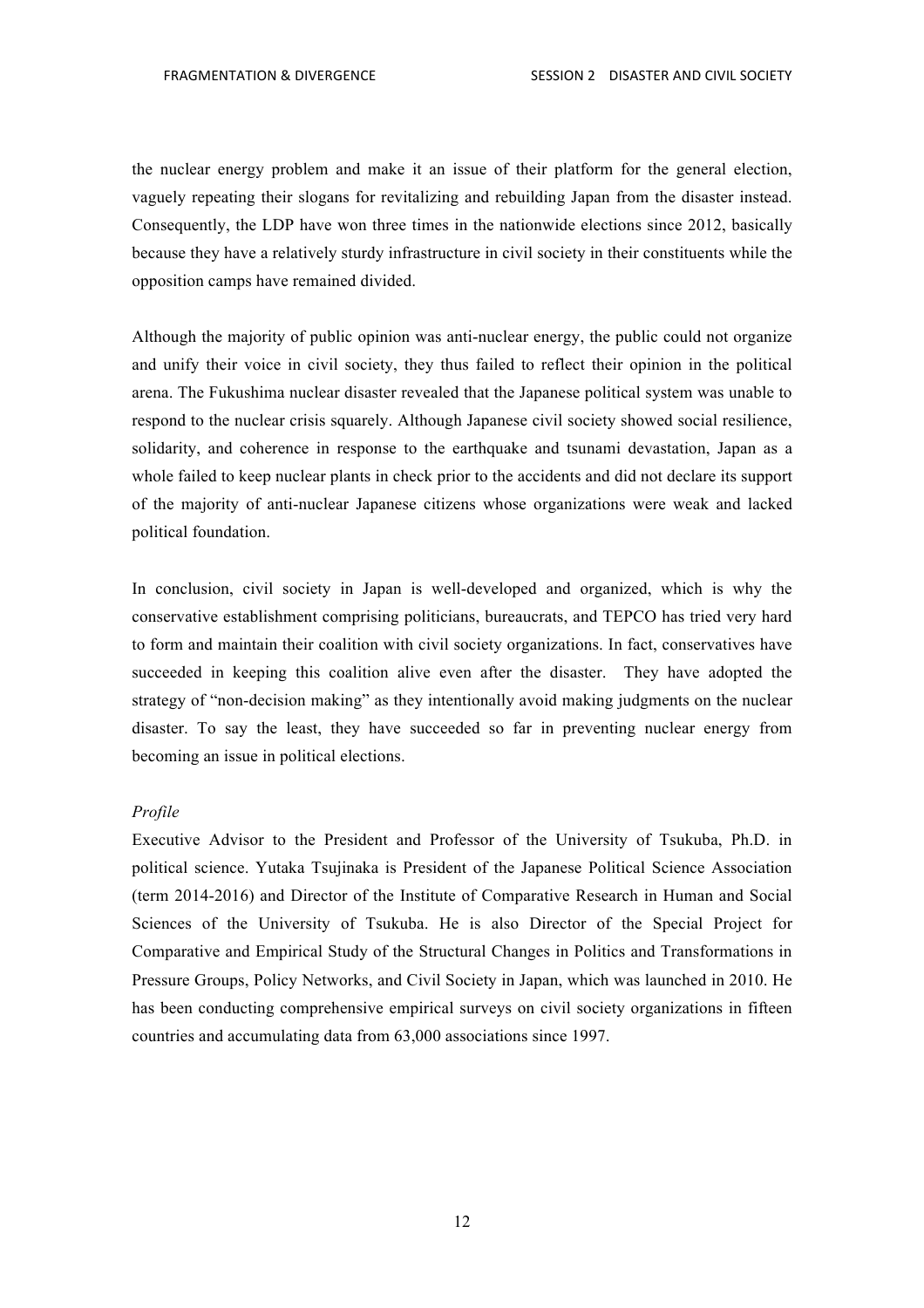#### **Chair**

## **Andrej BEKEŠ**

#### *Profile*

Andrej Bekeš was born in Celje, Slovenia. After receiving an MS in mathematics from Osaka University he continued his studies at Osaka University of Foreign Studies where he received his M.A. in Japanese linguistics, and the University of Tsukuba where he obtained his Ph.D. in linguistics in 1986. Afterwards he worked as a researcher at Iskra Delta and later taught at the Faculty of Social Sciences, University of Ljubljana. From 1990 to 1995 he served as Invited Foreign Professor at the University of Tsukuba. After the establishment of the Department of Asian and African Studies at the Faculty of Arts, University of Ljubljana in October 1995 he was appointed as the first Head of Department and has been teaching there first as Associate and then as Full Professor of Japanese Studies. From September 2010 to March 2013 he was Full Professor at the Graduate School of Humanities and Social Sciences at the University of Tsukuba. His main area of research is in Japanese text linguistics. In 2008, he was awarded the Japanese Order of Gold Rays with Rosette**.**

#### **Discussant**

#### **Verena BLECHINGER-TALCOTT**

#### *Profile*

Verena Blechinger-Talcott is Chair of Japanese Politics and Political Economy at the Institute of East Asian Affairs, Berlin Freie University. Since 2012, she is also Director of the Graduate School of East Asian Studies of Berlin Freie which is funded through the German Federal Government's Excellence Initiative. Before joining the faculty of Berlin Freie University she was Assistant Professor of Government at Hamilton College, Clinton, NY (2003-2004) and Advanced Research Fellow in the US-Japan Relations program at Harvard University (2002-2003). From 1997-2002, she was Research Fellow and later Head of the Social Science Section (1999-2002), and Deputy Director (2001-2002) at the German Institute for Japanese Studies (DIJ), Tokyo. In 2008, she was visiting professor at the Institute of Social Science, University of Tokyo.

Her research interests include Japanese politics in comparative perspective, institutional change in Japanese politics, and government-business relations in both domestic politics and international relations. Her current research project focuses on corporate social responsibility and social business in Japan.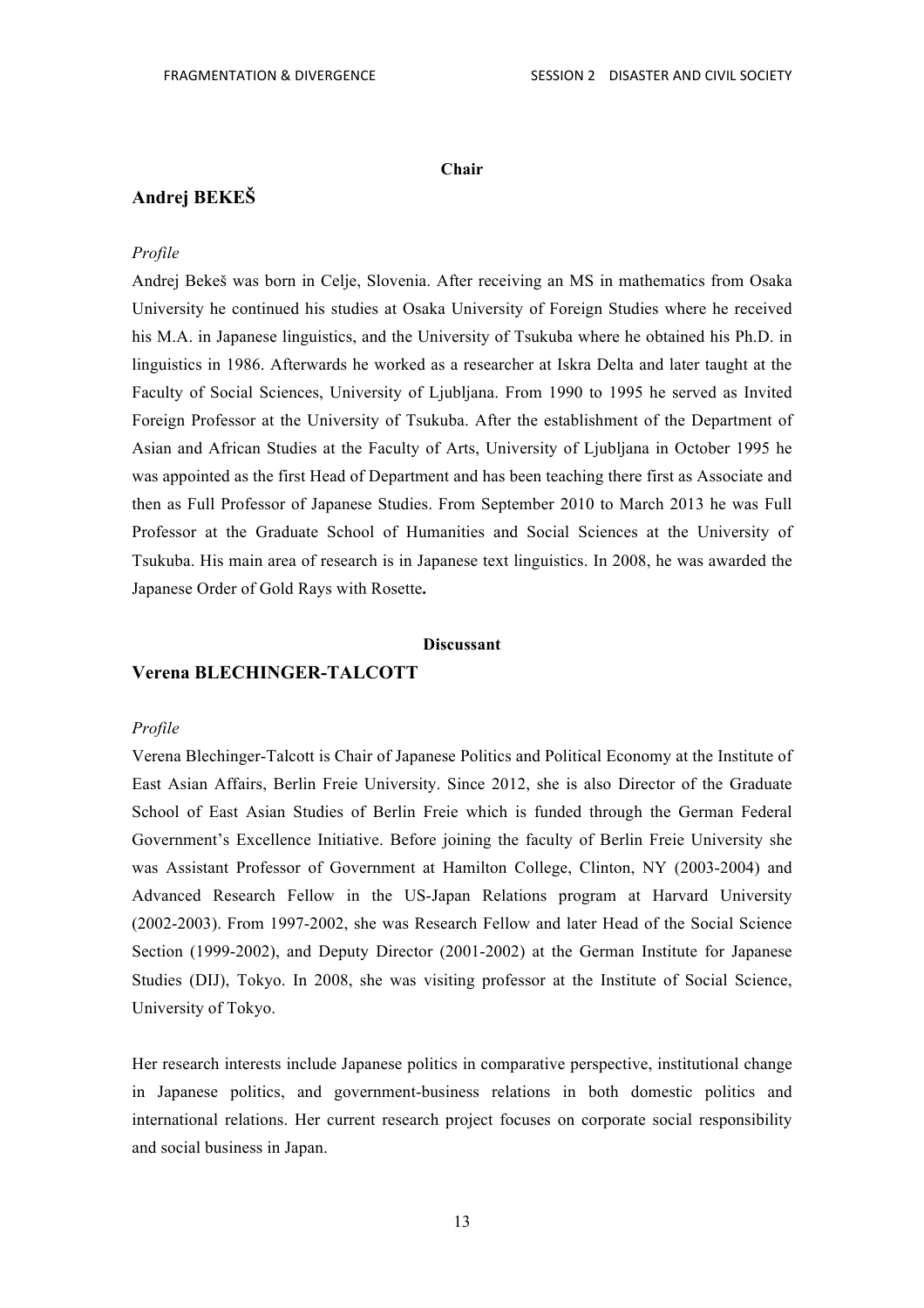The author of many articles and book chapters, her most recent publications include *A New Japan? Social, Political, and Economic Change since the 1990s* (special issue of Asiatische Studien 2013, co-edited with David Chiavacci and Christoph Brumann), and *Governing Insecurity* (Routledge 2014, co-edited with Wilhelm Vosse and Reinhard Drifte).

#### **Discussant**

#### **Muneo KAIGO**

#### *Profile*

Muneo Kaigo is an Associate Professor of the Faculty of Humanities and Social Sciences. He teaches Communication and Media at the Graduate School of Humanities and Social Sciences and the College of Comparative Culture of the University of Tsukuba, he also teaches Media Management at the Graduate School of Business Sciences of the University of Tsukuba. He completed his Ph.D. (International Christian University, Tokyo) in 1999 and was a Japanese ministry sponsored visiting scholar at Columbia University from 2004 to 2005 conducting research on the dynamics of the network society. His current research project is centered on enhancing civil society and disaster preparedness through effective SNS usage development (JSPS Grants-in-Aid for Scientific Research). He is the Asian Media Information and Communication Centre country representative for Japan and is a research supervisor for the Nuclear Risk Research Center in Tokyo.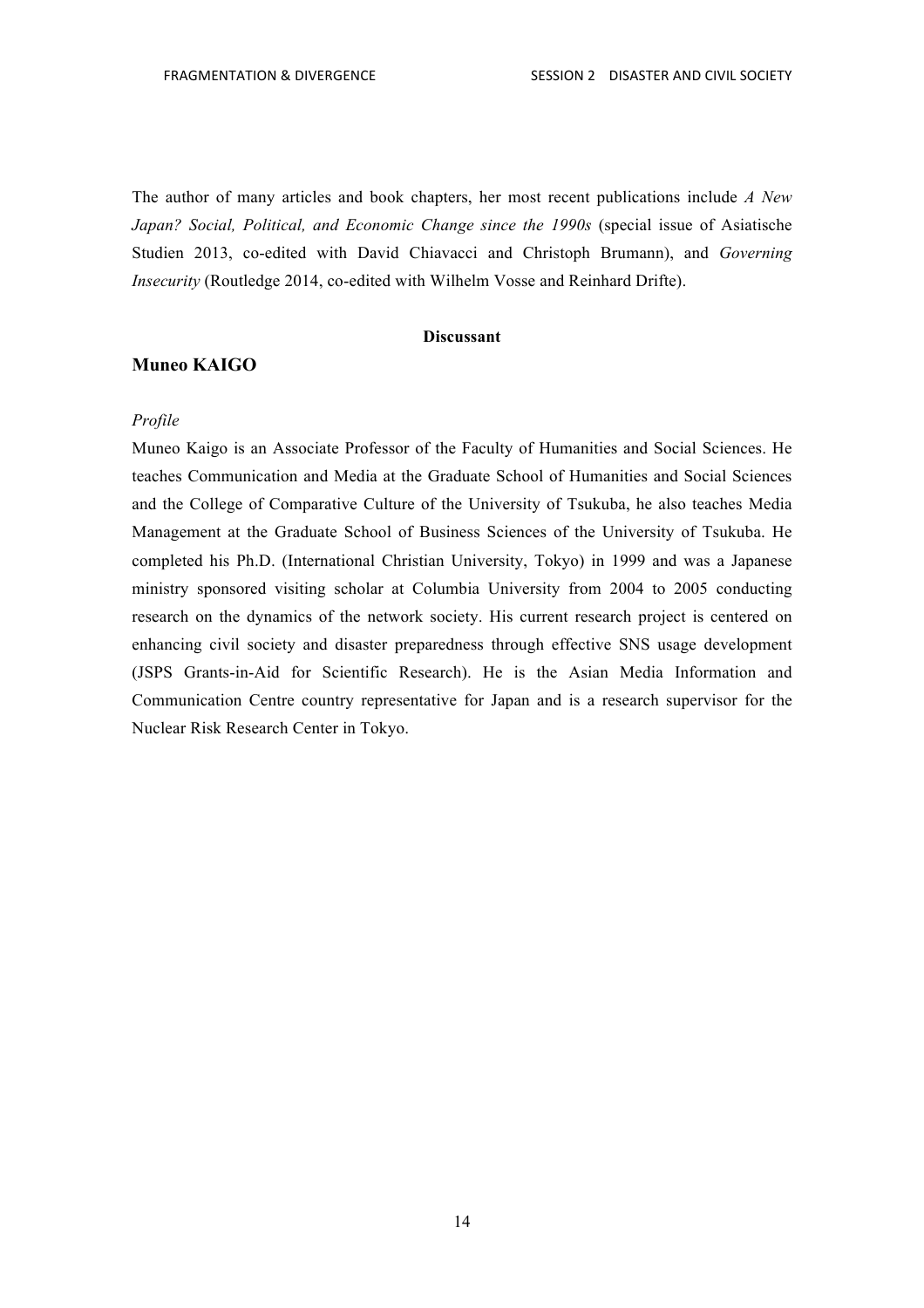# **Session 3 - Social Justice and Equality Beyond Violence**

## **Keynote Lecture III**

## **Pourquoi est-il si difficile de sortir de la violence ?**

#### **Michel WIEVIORKA**

Fondation de la Maison des Sciences de l'Homme

#### *Abstract*

La violence affecte l'intégrité physique et morale de personnes, de groupes, de sociétés toutes entières parfois même au-delà. Sortir de la violence, ce n'est pas seulement y mettre fin, c'est aussi permettre de redonner un sens à l'existence individuelle et collective là où la violence l'a détruite ou altérée. C'est permettre aux victimes et aux coupables, le cas échéant de vivre ensemble. C'est éviter l'enfermement dans les drames du passé mais aussi bien l'oubli et la négation.

#### *Profile*

Michel Wieviorka is a French sociologist, noted for his work on violence, terrorism, racism, social movements and the theory of social change. A former student of Alain Touraine, he is now one of the most renowned sociologists and public intellectuals in France and abroad. A number of his books have been translated into different languages. Wieviorka received international media attention as an expert following the 2005 civil unrest in France, and was elected in Durban as the 2006-2010 President of the International Sociological Association. Together with Touraine and François Dubet, Wieviorka developed the method of *intervention sociologique* and applied it to the study of militant social movements, in particular French anti-nuclear activism and student leagues, but also the famous trade union Solidarnosc in Poland. Following Max Weber's classic concept of interpretative sociology (*verstehende Soziologie*), *intervention sociologique* aims at understanding the subjective rationale of actors in the context of larger social conflicts. This concept was opposed to Raymond Boudon's failed attempt to establish a strict rational choice approach in French sociology.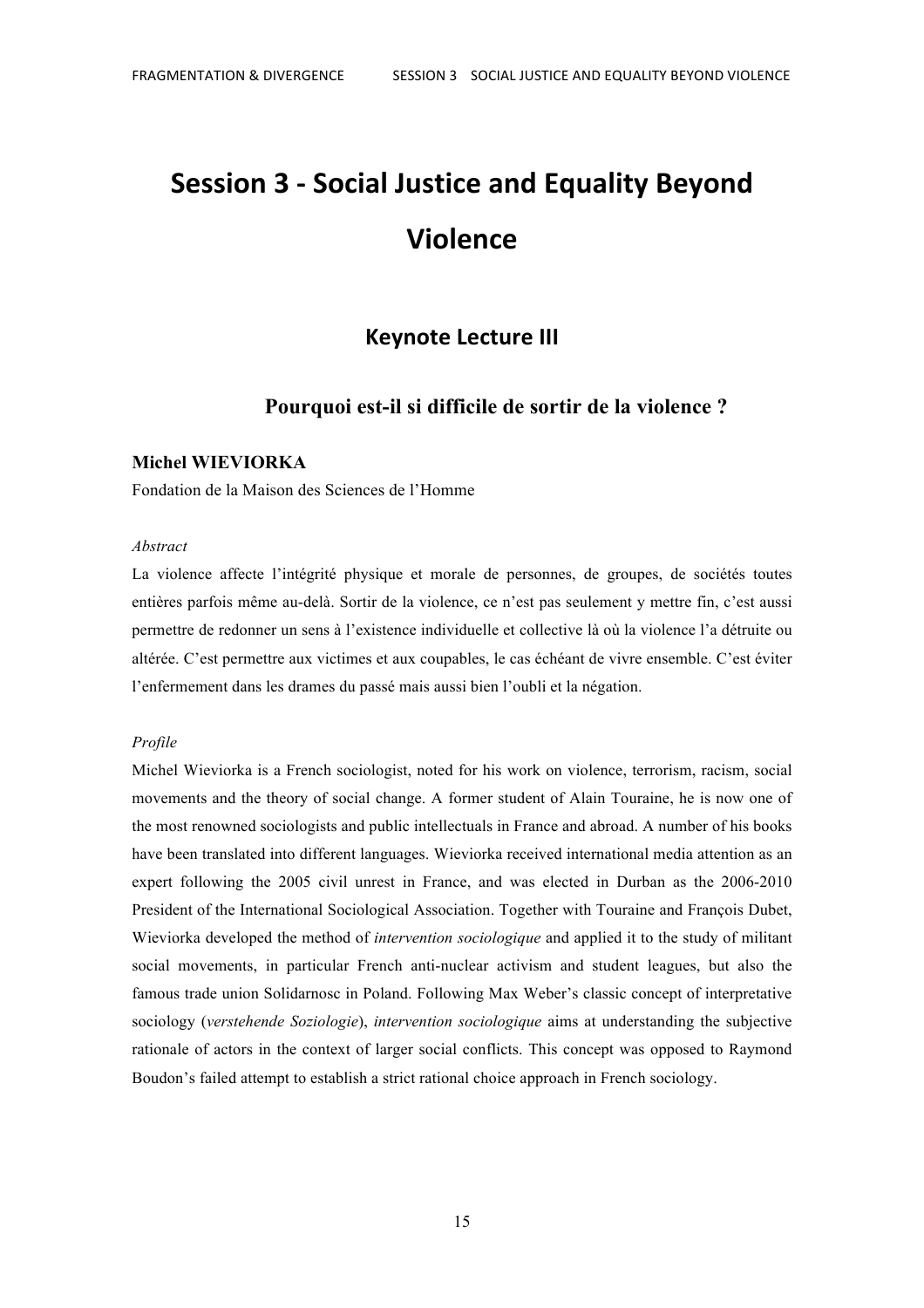#### **Chair**

#### **Daniel LEBAUD**

#### *Profile*

Professor Emeritus since 1st January 2014, Daniel Lebaud's main area of research is linguistics and more especially that of semantics and didactics of language. He is a member of the Théorie des Opérations Prédicatives et Énonciatives (TOPE) research team under Antoine Culioli, co-head of the Franche-Comté - Tsukuba University exchange programme, and a member of the Trans University Partnership for Development in Human Studies research programme directed by Saburo Aoki of Tsukuba University. Daniel Lebaud has published numerous works on semantics (lexicology, verb morphology) and conceptual grammar, as well as textbooks for teaching French as a foreign language.

#### **Discussant**

## **Aleš BUČAR**

#### *Profile*

Aleš Bučar is Assistant Professor of Sociology at the Faculty of Criminal Justice and Security, University of Maribor. His research focuses on the connection between migration and crime, exploitation of (immigrant) workers, human trafficking, various forms of violence, media presentations of crime, and issues of legitimacy and crime. He applies qualitative research methods which include in-depth interviews, discourse analysis and participant observation.

#### **Discussant**

## **Vesna POŽGAJ HADŽI**

#### *Profile*

Vesna Požgaj Hadži is Professor of Croatian language in the Department of Slavistics of the Faculty of Arts of the University of Ljubljana. Her books include: *Croatian and Slovenian in Contact* (2002); *Croatian from Outside* (coauthored, 2007); and *Challenges of Contrastive Linguistics* (coauthored, 2012). She was co-editor of the monograph *Between Politics and Reality: Language Situation in the Newly Established States of Former Yugoslavia* (2009), and editor of *Language Between Linguistics and Politics* (2013). Her research activity covers the field of standard Croatian language (particularly contrastive analysis of Croatian and Slovenian), second language teaching and learning, as well as sociolinguistic questions directly or indirectly connected to South Slavic philology.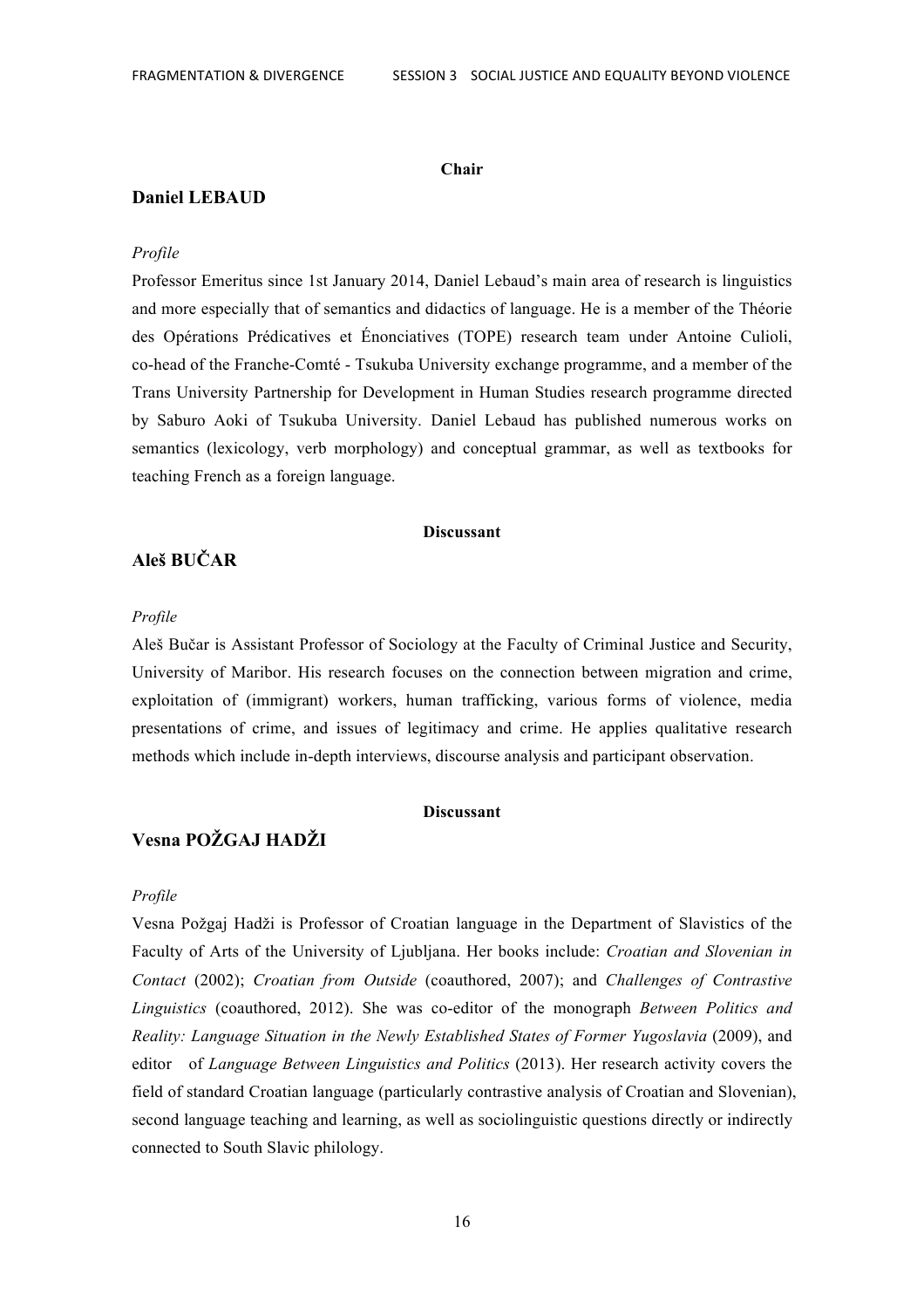## **Concert**

## **Creole Nippon**

## **Mio MATSUDA**

Vocalist, author, Japan

## **Lucio VIEIRA** Guitarist, Cape Verde

#### *Programme Note*

My most recent project was *Creole Nippon*. In this I sought to bring to light obscure and modestly-known Japanese folk songs, including the songs of Japanese immigrants from such places as Brazil, Peru and Hawaii. The CD with an accompanying book, entitled *Creole Nippon, A Journey Through The Memories Of Songs*, was released in December 2014. The present program is a selection from this work.

I am also very happy to be accompanied by Lucio Vieira, a long-standing collaborator and well-known musician from Cape Verde.

#### 1. *Yamago Uta,* Songs of the Mountain (Kazuno, Akita).

In the villages of Kazuno, men who work deep in the mountains were called *Yamago* (children of the mountain). In autumn and winter, before entering the dangerous and snowy mountains, the *Yamago* sang this song to the goddess of the mountain for protection and prosperity.

#### 2. Haragama Fishermen Song (Soma, Fukushima)

In the port of Haragama, Soma, Fukushima, fishermen sang this song upon returning from all-night fishing. If successful they sang this song from their boats when nearing port for the people waiting for them and for the sea goddess who gave them prosperity. The song recalls Fukushima's rich and vibrant sea culture. The prayer to the sea gods is, in essence, connected to all the seas where people fish.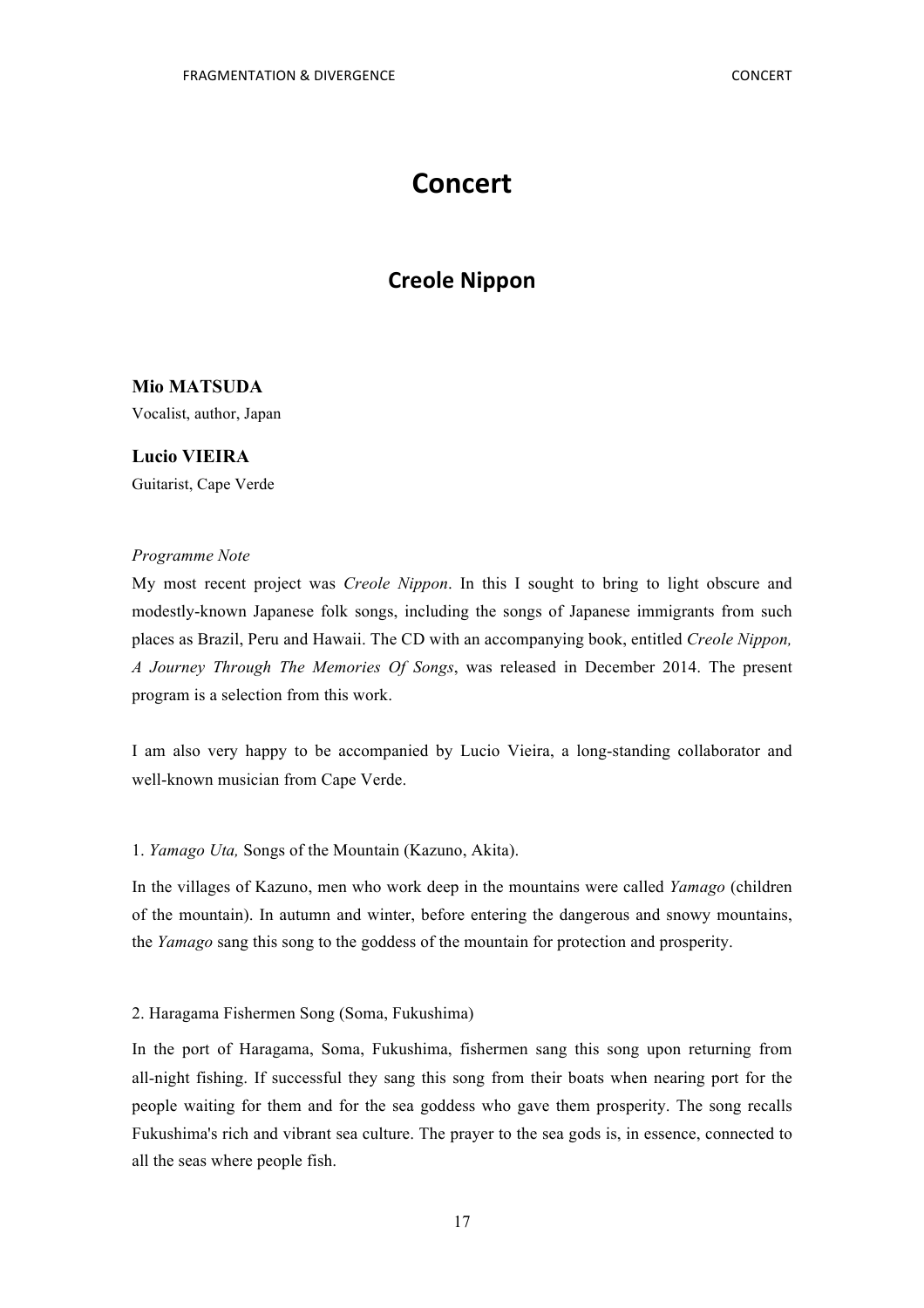#### 3.*Kobito no Uta,* Tale of A Small Man (Io island, Nagasaki)

This comes from a small island situated at the entrance of Nagasaki Bay. The inhabitants had secretly kept their faith and practice in Christianity for seven generations during a long period of prohibition. Many songs were likely written after the liberation of Christianity and were used in children's plays at Christmas. Tale of A Small Man is a bible story (San Marco) mixing legend with local cosmology.

#### 4. Lemongrass (Micronesia - Ogasawara)

This love song was composed by a Micronesian woman during the period of Japanese colonization and was brought to Chichijima, Ogasawara in the 1950s. Ogasawara became Japanese territory in 1861. Prior to that, occidental whalers and their Polynesian families inhabited the Island.

#### 5. *Iminbushi*, Song of an Immigrant (Brazil)

The lyrics were written by Shigeo Sasaki (1914-1990) who immigrated from Miyagi to Brazil in 1934. He describes emotions within the hearts of immigrants who persevered far from home in Brazil. Mio discovered these lyrics in a Sao Paulo library and is happy to share them with audiences today.

#### 6. *Lua* (composed by Princezito) a *batuk* song from Cape Verde:

Moon, stay closer to me light up my burning body Moon, has illuminated from the North to the South from the Black to the White people

7. *Saiko* (composed by Gregorio Goncalves). A *coladeira* song from Cape Verde with Japanese words. In the 60s and early 70s Japanese men fished for tuna in the Atlantic Ocean, spending time in Mindelo Port, Cape Verde. The Japanese word *Saiko* means the best and composer G. Goncalves creolized the word in this song which became a hit in the 60s.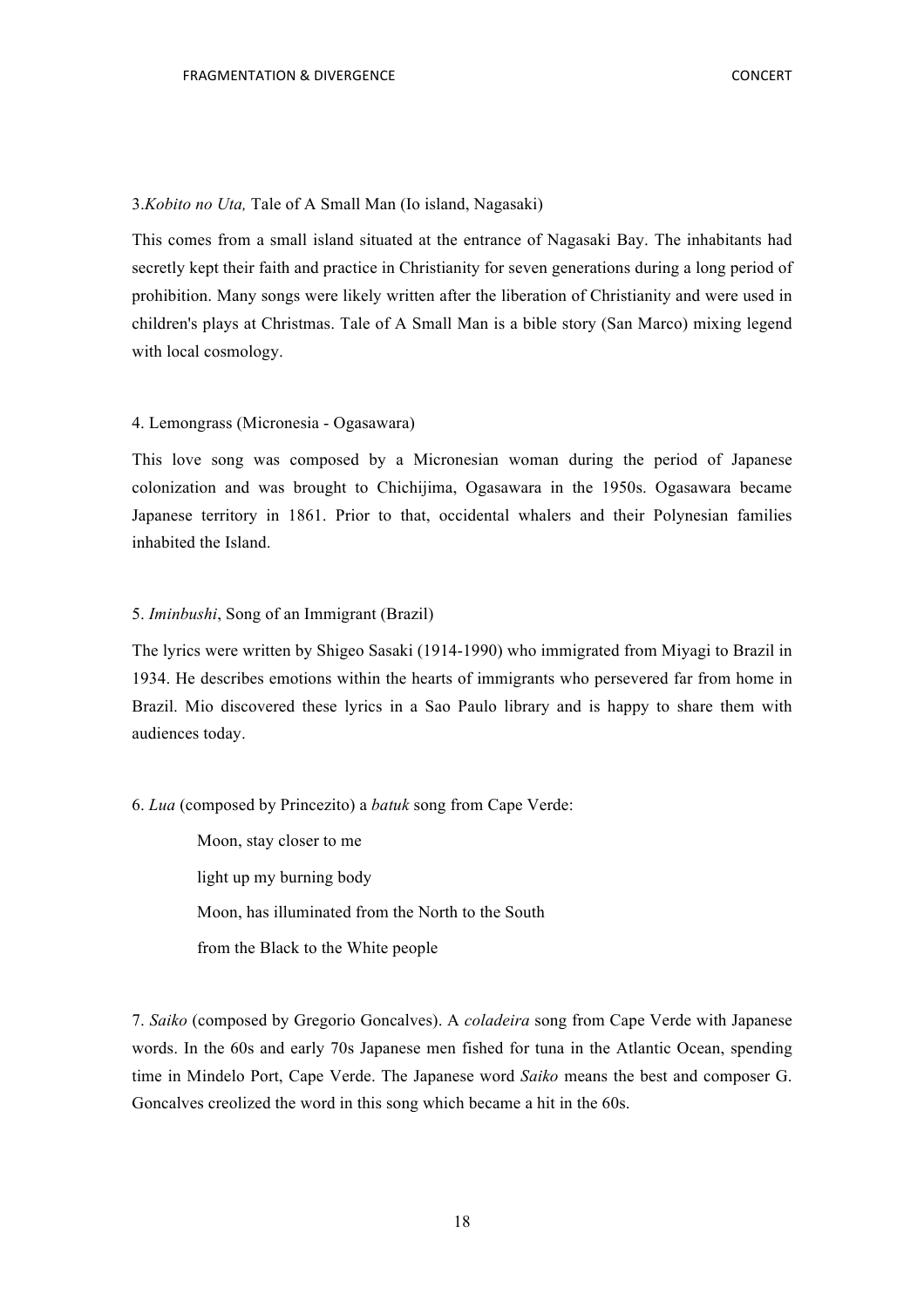#### *Profile*

Mio Matsuda plays a very unique role in the music world. A cosmopolitan and multilingual performer (singing in more than twenty languages), she has traveled extensively throughout the world. For over ten years she has collaborated with artists of various musical backgrounds with a special fondness for Portuguese and Spanish speaking countries.

Her career began in Lisbon where Mio sang *Fado* (traditional Portuguese music) and other types of music from Portuguese-influenced countries. In 2004 she was a featured vocalist at the music festival of Minas Gerais, Brazil and in Cape Verde. This Trans-Atlantic musical experience led her to record her first album *Atlantica*, (2005, JVC) in Rio de Janeiro. In this album she mixed the sounds and feelings from three ports of the Atlantic Ocean. The concept of uniting varied musical roots and rhythms continued on her next two albums. *Pitanga* and *Asas* were recorded in Brazil with well-known musicians such as Cristovao Bastos and Joao Lyra. Mio's fourth album *Flor Criolla* (2010) features her alongside the legendary Uruguayan pianist Hugo Fattoruso and became her debut in Spanish-speaking countries. Since 2010 she has toured six countries in South America and recorded her fifth album *Compas del Sur* (2011) in Uruguay and Argentina. Mio Matsuda`s most recent project was *Creole Nippon* (2014).

As an 'earthling living in Japan', the life force with which she crosses all borders is inspiring. The spirit of the communities she has traveled through is alive in her voice, uniting the world and connecting us with a unique and startling power.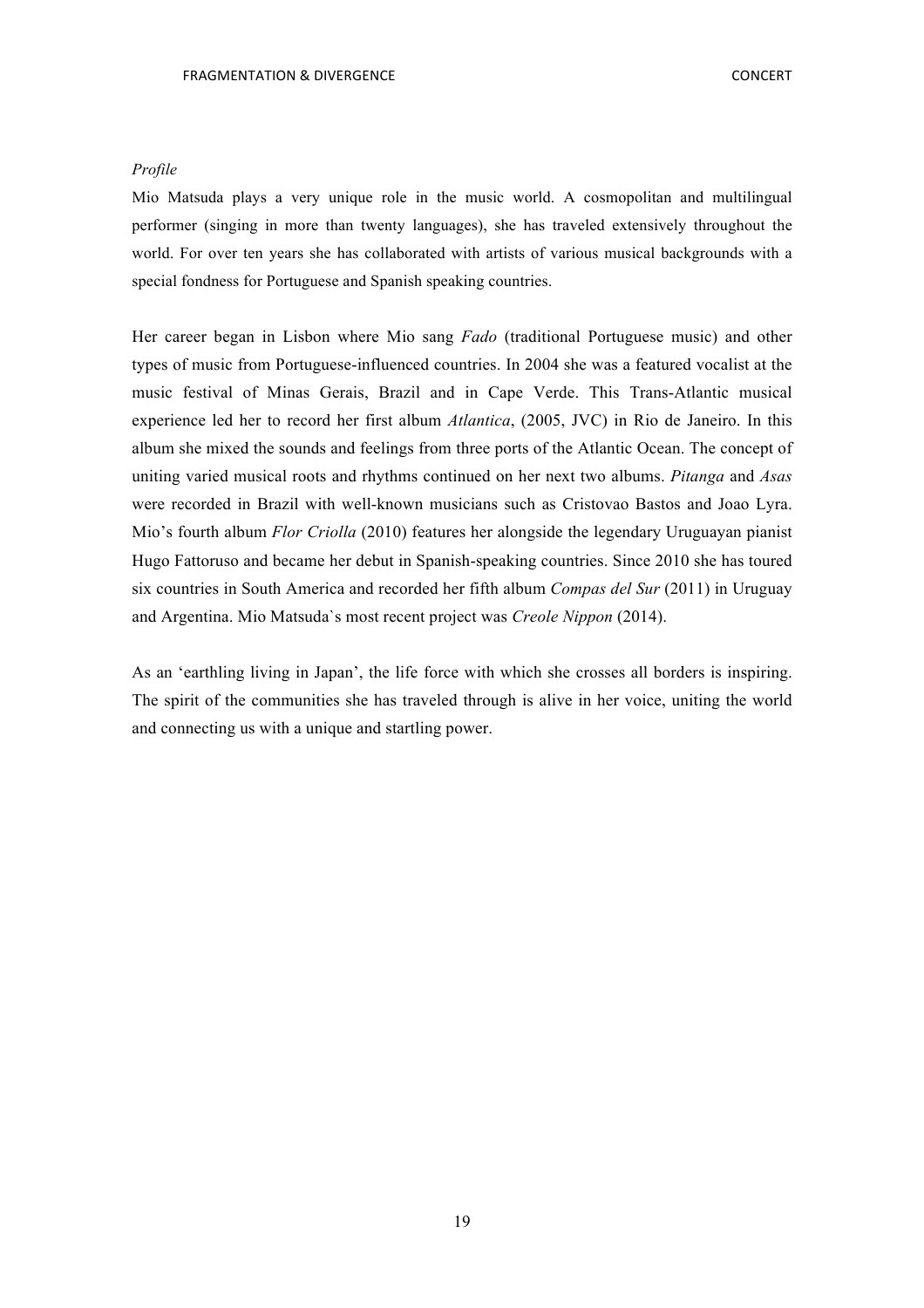## **Session 4 - Demography and Immigration**

## **Keynote Lecture IV**

## **Migrations internationales : de l'économie à l'affinité**

### **Hervé LE BRAS**

Director of Studies, École des Hautes Études en Sciences Sociales Director of Research, Institut National d'Études Démographiques

#### *Abstract*

L'intervention se déroulerait selon le plan suivant :

- L'évolution des soldes migratoires suit la conjoncture économique (exemples). Les théories de la migration privilégient la motivation économique. Petite discussion sur 'brain drain or brain gain'.
- Le turnover est un aspect important de la migration. Or les données sur l'émigration sont moins fréquentes et moins citées que les données sur l'immigration.
- Dans la réalité de nombreux pays développés, la composante familiale de l'immigration est importante sinon dominante (États-Unis, France, Canada). Elle est composée de conjoints et de plus en plus souvent de conjoints de couples mixtes.
- Ceci s'explique par les liens qu'entretiennent les pays : anciennes colonies, zones d'influence, communauté de langue, etc.). Des données sur le stock d'étrangers ou d'immigrés de nombreux pays développés seront montrées à l'appui de ce point.
- L'idée de faire appel aux migrations pour compenser le vieillissement de la pyramide des âges est illusoire car, pour que cela ait un effet, il faudrait des flux énormes. Un exemple numérique sur 27 pays de l'Europe le montrera.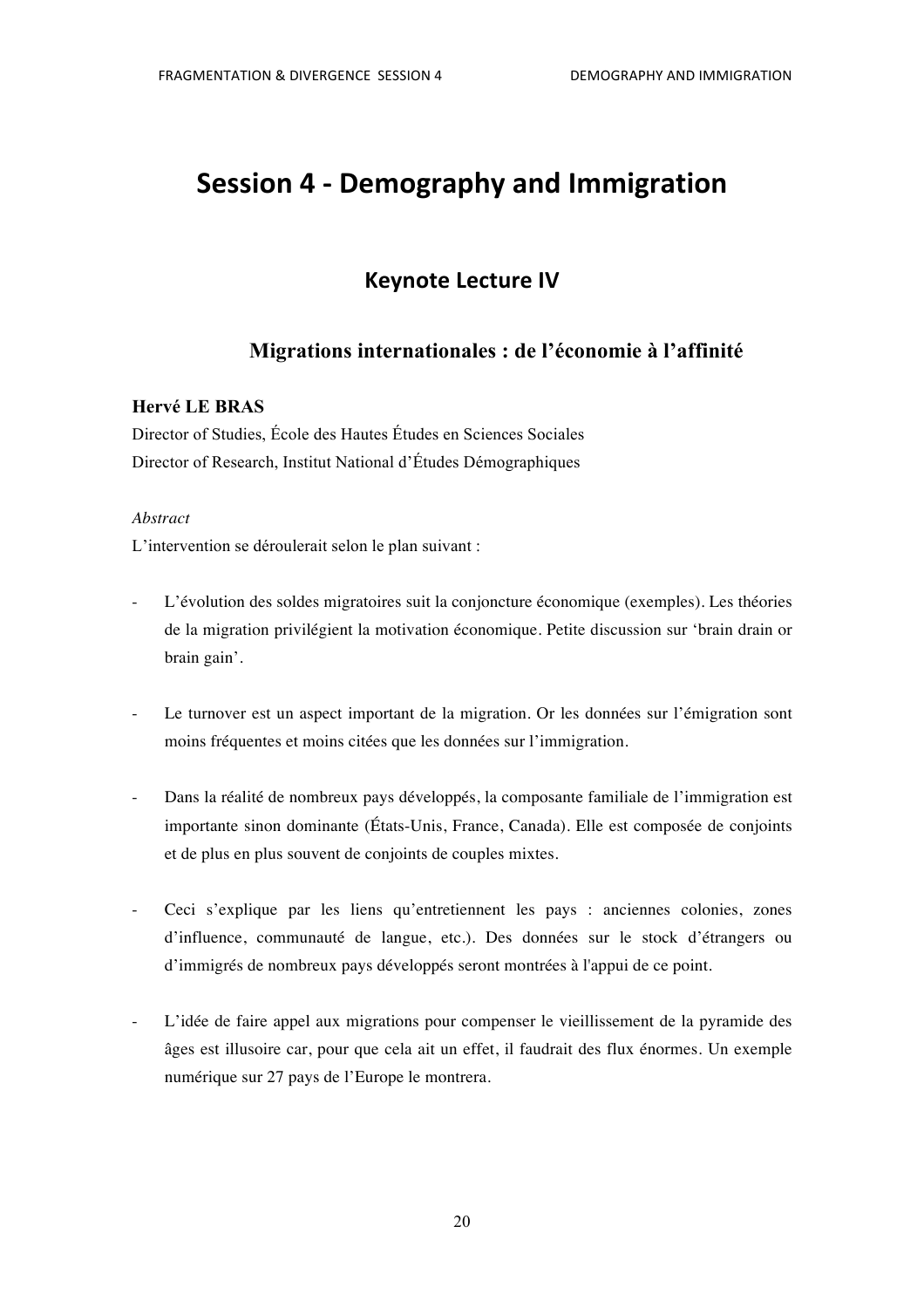#### *Profile*

A mathematician, historian and one of the world's leading demographers, Hervé Le Bras is Director of Research at the National Institute of Demographic Studies, Director of the Laboratoire de démographie historique and Professor at the Ecole des Hautes Études en Sciences Sociales, and fellow of Churchill College (Cambridge). Violently opposed to the project on ethnic statistics and the French obsession with increasing birth rates, he has published extensively on immigration and social transformation. His latest work, co-authored with Emmanuel Todd, is *Le mystère français* (Le Seuil, 2013).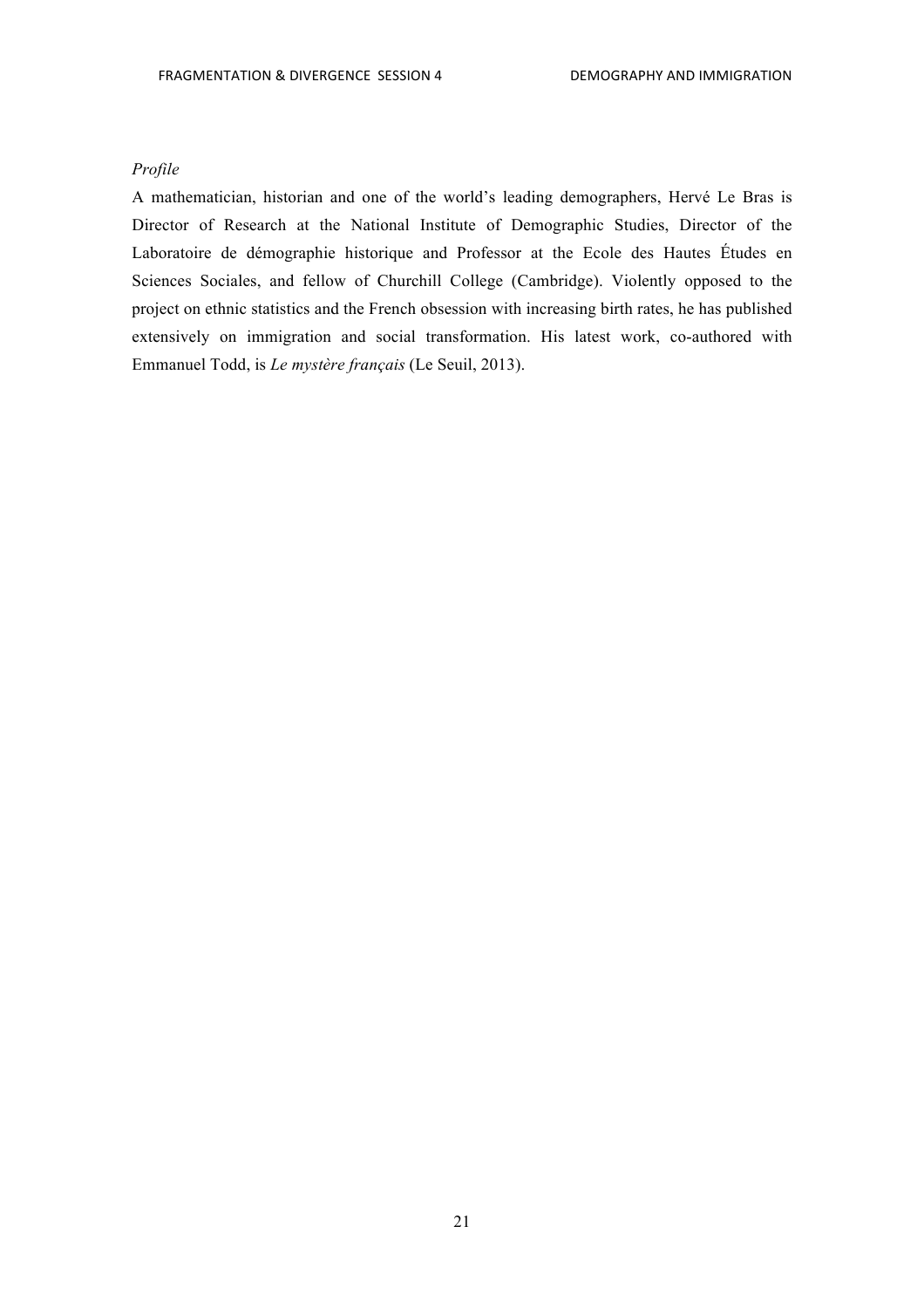#### **Chair**

#### **Irina CHONGAROVA-ARON**

#### *Profile*

Irina Chongarova-Aron is a linguist by background with wider social science interests. Her book *Intercultural Communication* (2002) examines the linguistic and cultural aspects of intercultural learning. Her publications focus on identity transformation through educational and family migration and on multilingual and multicultural matters. Her latest research explores the impact of culture on the subjective well-being and satisfaction with life. Irina Chongarova-Aron lectures in Intercultural Communication at Kingston University and has also been a lecturer, consultant and researcher on migration and interculturalism for several London Universities.

#### **Discussant**

#### **John EADE**

#### *Profile*

John Eade is Professor of Sociology and Anthropology and former Executive Director of CRONEM (Centre for Research on Nationalism, Ethnicity and Multiculturalism) which links Roehampton and the University of Surrey. After research in Kolkata (Calcutta) on the social identity of the educated Bengali Muslim middle class, he completed his Ph.D. in 1986 on Bangladeshi community politics in Tower Hamlets. Since then he has researched the Islamisation of urban space, globalisation and the global city, British Bangladeshi identity politics, and travel and pilgrimage. He recently co-founded two book series: the Routledge Series on Religion, Travel and Tourism; and the Ashgate Series on Pilgrimage.

#### **Discussant**

### **Eric MACÉ**

#### *Profile*

Eric Macé is Professor of Sociology at the University of Bordeaux (France), Head of the Centre Emile Durkheim, and member of the research laboratory on Comparative Political Science and Sociology. His main areas of research are on postcolonial ethnicities, racial discrimination, gender issues and politics of representation within the public sphere. He currently works on post-2001 warfare. His most recent publications include: *Pourquoi moi ? L'expérience des discriminations* (Why me? Experiencing Discrimination), Paris, Seuil, 2013 *L'Après-Patriarcat* (The post-patriarchy), Paris, Seuil, 2015.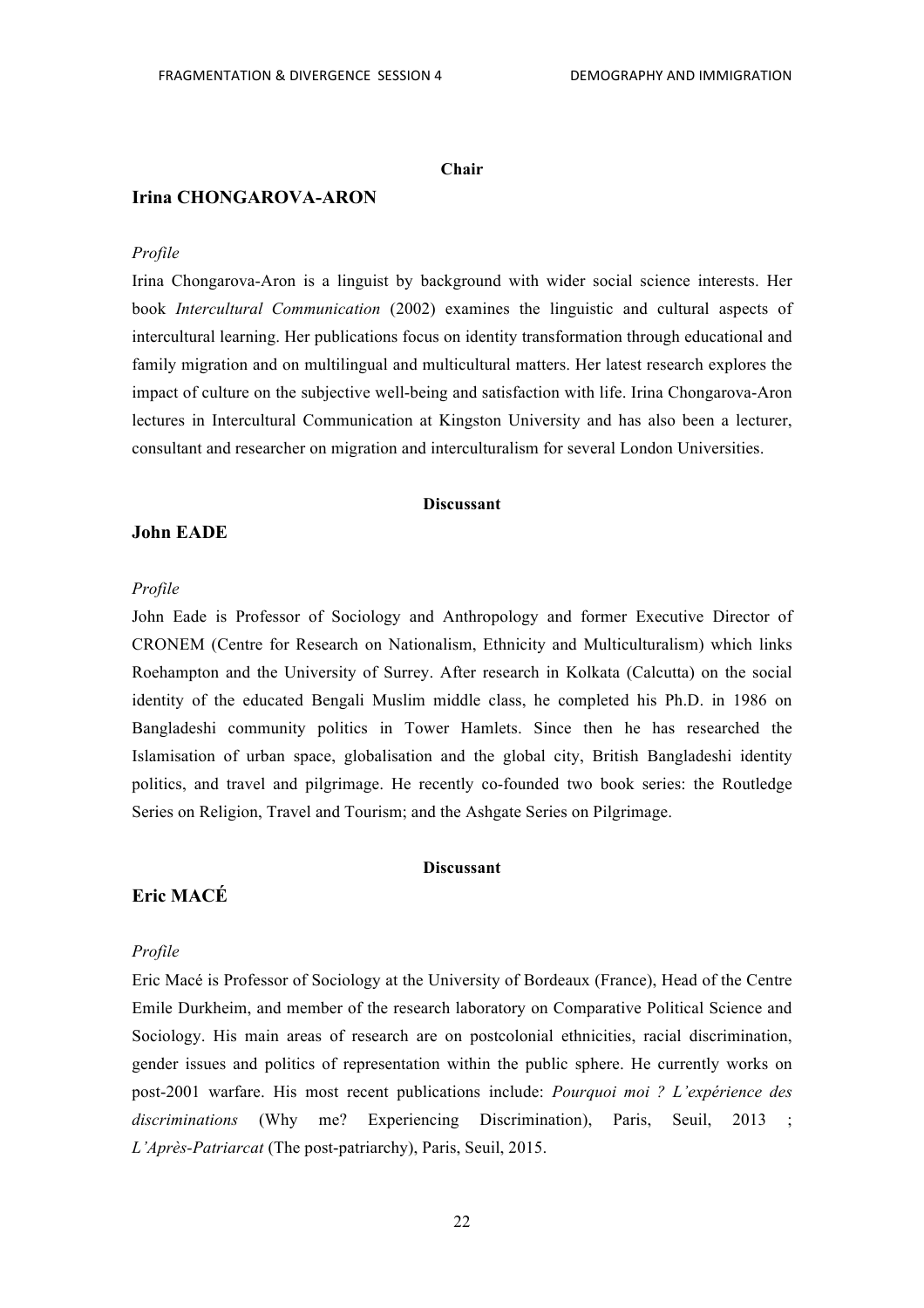## **Session 5 - Impact of Art and Culture**

## **Keynote Lecture 5**

## **Power and Impact of Art & Culture**

#### **Seiichi KONDO**

Former Commissioner of the Japanese Agency for Cultural Affairs

#### *Abstract*

Today's world is characterized by growing fragmentation and divergence, causing dysfunction of politics, economy and society. It is difficult to find, a democracy which is run by a single party. Public opinion is getting more and more divergent producing proliferation of political parties that represent only a small segment of voters. Coalition is the only way to form a government. But it is often a marriage of convenience, not one based on ideology. Why is this?

Sustainable collaboration among many members of society, both at individual and sovereign state levels, has become so difficult because of the absence of high values that could otherwise govern the world and serve as a glue to connect members of a community with different backgrounds. In ancient times it was myth that legitimized the government and connected people. During the medieval ages it was religion. In the modern world it is liberal democracy.

Based on its universal values liberal democracy found its way to almost the entire world and won the battle against communism, another universalism. This was called "the end of history". Ironically, however, the penetration of liberal values, such as freedom of speech, into people's mind without being accompanied by a moral sense (sense of responsibility, respect for others and self-discipline) has given rise to fragmentation. Freedom leads to selfishness. Market mechanism often drives people to short-sighted profit making. Liberal democracy itself is a neutral mechanism; it does not automatically guarantee justice, peace and prosperity. It works for the society only when it is run properly by the people. It is like driving a car. Even with products of highest technology, such as the excellent Toyota Lexus, if drivers do not follow the rules their cars would go in divergent directons, causing accidents and disorder. Confronting a formidable enemy, such as communism, liberal democracy served as a glue to unite the people. After victory it started losing its adhesive power.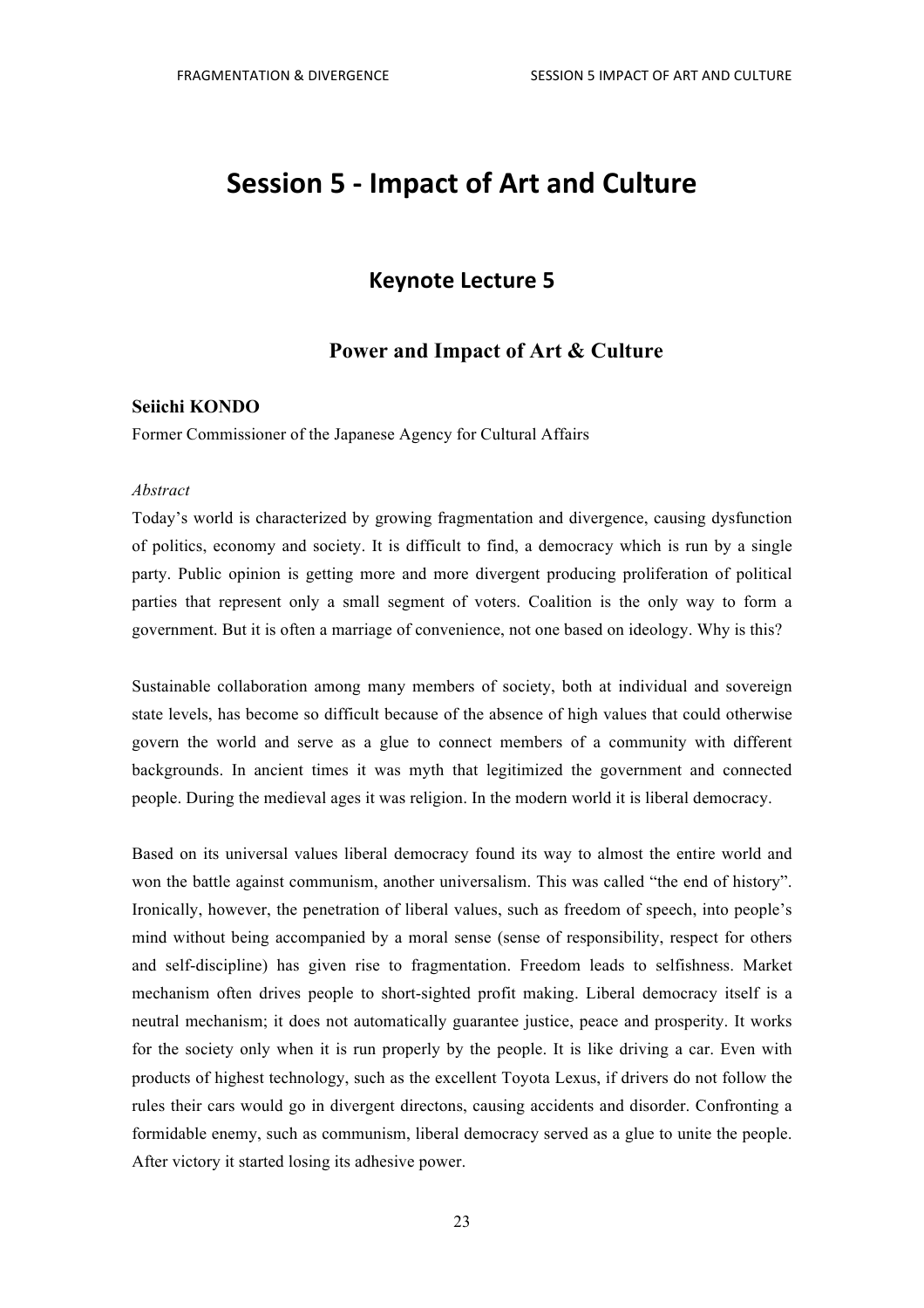Today, people are primarily interested in their own short-term material/economic wealth, and the acceleration of globalization has forced them to compete for it. Identity crisis produced populism. Every individual has conscience and vice. It is vitally important to build a system with which one can mobilize all one's conscience to restore mutual trust, beyond national borders, languages, and religions, which is crucially important to build peace. Herein lies the power of culture & the arts.

The power of culture  $\&$  the arts consists of seven elements: the means to express oneself and establish communication with others without depending on words; providing dreams and motivation; contribution to social integration; revitalization of economy; national branding; giving inspiration and innovation; and the means to inherit the wisdom of ancestors. In addition culture  $\&$  arts dislikes war, whereas politics and economy tend to antagonize others, creating winners and losers.

Arts and culture can awaken everyone's conscience and moral sense and help develop further to make friends and followers. In this way we can properly run a liberal democratic society which is the best (or the least harmful) system for human society. We should not give ammunition to terrorists who try to downgrade liberal democracy.

#### *Profile*

Seiichi Kondo is Visiting Professor of the Faculty of Economics at Doshisha University. A graduate of the University of Tokyo, he specializes in public diplomacy, cultural economics and soft power. His key publications include *A Major Stride for Japan's Cultural Diplomacy* (Japan Echo, 2005), *WTO Negotiations Under the Impact of Globalization: The opportunity and Challenge of Multilateralism in the Twenty-first Century* (The WTO: Governance, Dispute Settlement & Developing Countries, 2008), *Wielding Soft Power: The Key Stages of Transmission and Reception* (Soft Power Superpowers, 2008) and *The Owl of Minerva and the Future of Japan* (2013).

He has served as Minister of the Embassy of Japan to the U.S.; Deputy Director General of the Economic Affairs Bureau; Deputy Secretary General of the Organization for Economic Cooperation and Development (OECD) in Paris; Director General of the Public Diplomacy Department, Ambassador Extraordinary and Plenipotentiary, Permanent Delegate of Japan to UNESCO; Ambassador Extraordinary and Plenipotentiary to Denmark, Commissioner of the Agency for Cultural Affairs, Japan.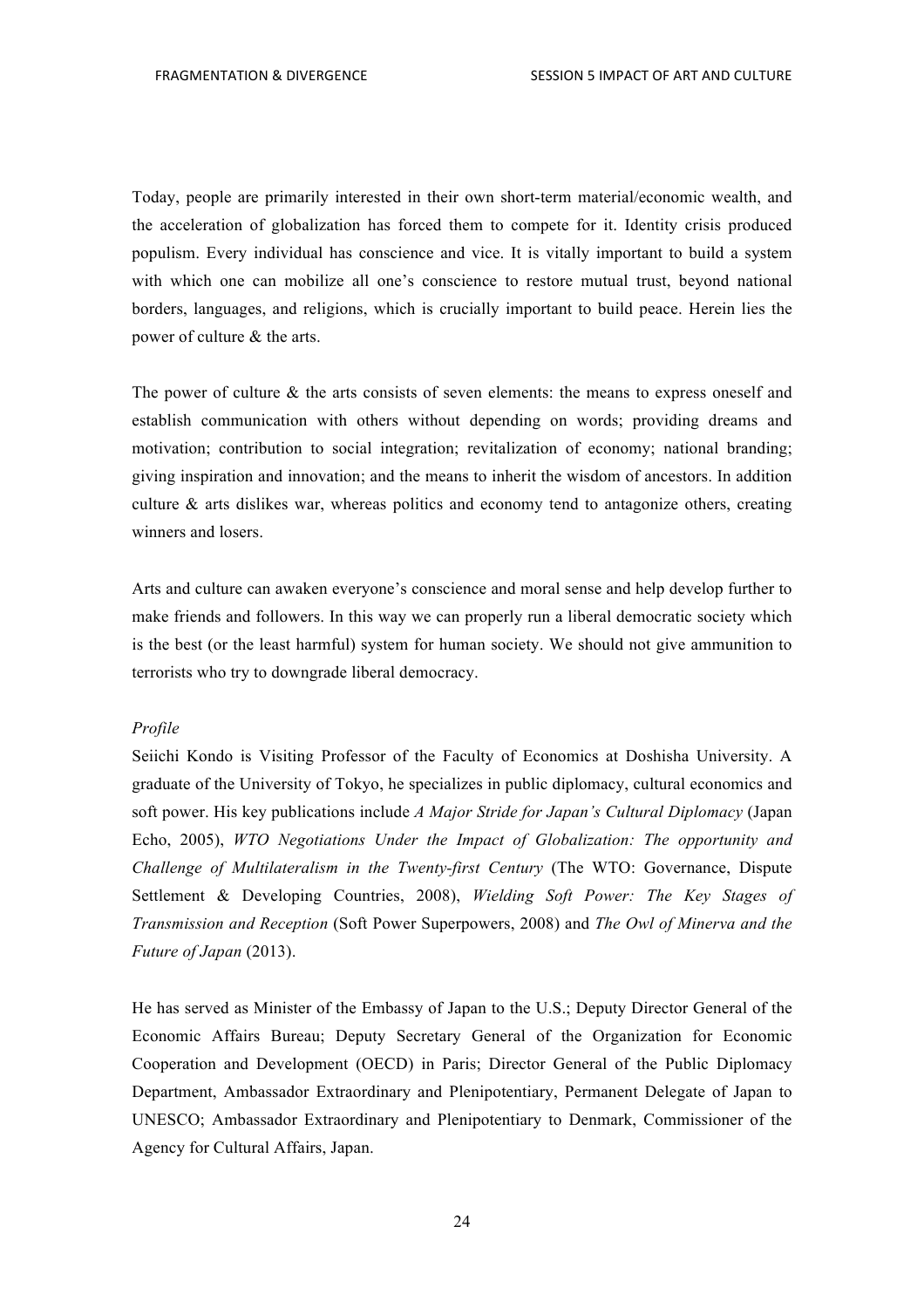#### **Chair**

#### **Salah HANNACHI**

#### *Profile*

Born in Tunisia in 1944, his extensive career has spanned the political and the academic spheres. Salah Hannachi, Ph.D. (Management in Quantitative Analysis) at Columbia University, was Professor and Dean of the Graduate Business School of the University of Tunis II. He held numerous positions of authority within the Tunisian government. From 1998 to 2007 he was the Ambassador of Tunisia to Japan and Australia. He is also the President and founding member of ATLAS (Association Tunisienne pour le Leadership, l'Autodéveloppement et la Solidarité), an NGO working for rural and urban development in Tunisia.

#### **Discussant**

#### **Saburo AOKI**

#### *Profile*

Ph.D. (linguistics) at the University of Paris 7 in 1984, he is Professor of Sciences of Language and Communication at the University of Tsukuba. He has headed several research projects: Brain Circulation Project (JSPS, 2010-12); Global Negotiation Program (2011-2014); Trans East Asia and Europe Education Program (MEXT, 2011- ); and is currently the Vice Director of the Institute of Comparative Research in Human and Social Sciences.

#### **Discussant**

### **Margareta KASTBERG SJÖBLOM**

#### *Profile*

Ph.D. in linguistics, French language and literature at the University of Nice-Sophia Antipolis in 2002. Senior lecturer at the University of Franche-Comté since 2006. She is involved in and responsible for several research projects in the areas of corpus linguistics, discourse analysis, lexicometry and more generally in 'digital humanities', mainly in the domains of Arts and Culture. She has also served as Vice-President responsible for International Affairs at the University of Franche-Comté. Currently she is the Director of Master Programs in Linguistics at the same University.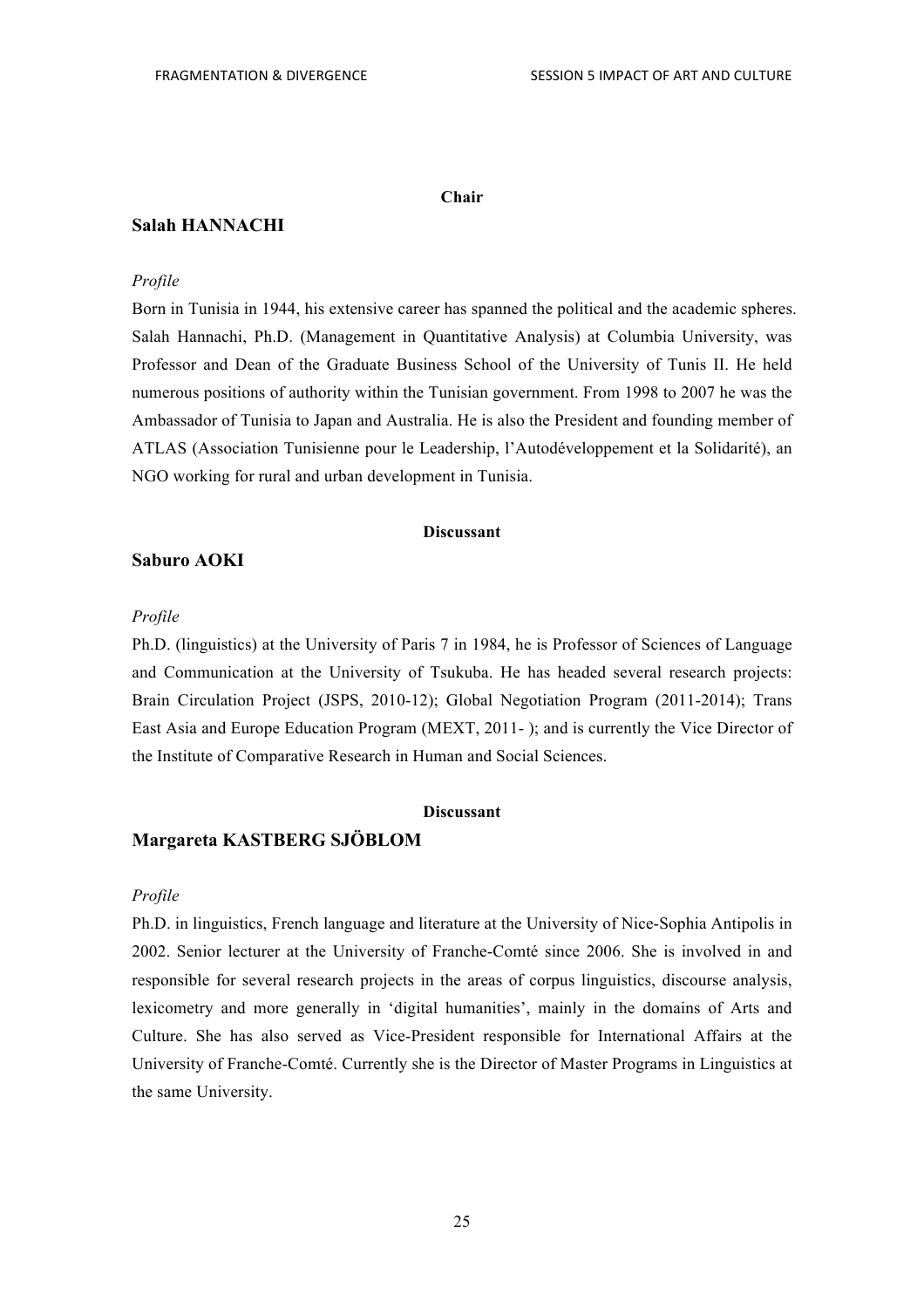## **Session 6 - Intercultural Dialogue and Education**

## **Part I - Sports Sciences and Capacity Building**

## **The Teachings of Jigoro Kano and Tsukuba International Academy for Sport Studies (TIAS)**

## **Hisashi SANADA**

Faculty of Health and Sports Sciences, University of Tsukuba

#### *Abstract*

- Tsukuba International Academy for Sport Studies (TIAS) was established last year (2014) at the University of Tsukuba. TIAS is one of the 'Sport for Tomorrow' projects which were promised by the Japanese Government during the IOC Session in 2013 to contribute to the sporting world through education.
- Our mission is human resource development to nurture the next generation leaders in the sporting world, with top priority on the Olympic and Paralympic Games. TIAS aims to develop human resource in the following two areas: human resources with the latest knowledge and ability to apply high-level management skills in leadership positions of the sports sector anywhere in the world; human resources trained in Olympic and Paralympic education and equipped with up-to-date knowledge of international sport sciences, but also founded in Japanese culture, especially with regard to the teachings and philosophy of Jigoro Kano.
- Jigoro Kano, the founder of modern judo, served as the president of the Tokyo Higher Normal School, the forerunner of the University of Tsukuba. He made efforts to develop Physical Education (PE) and sport in Japan. Nowadays every school in Japan, from elementary to high school and university, has PE classes and school sports activities. The Japanese PE system has developed a lot over the past hundred years. Kano also served as a member of the IOC for thirty years.
- Kano promoted the philosophy of 'Conquer by Yielding' in judo. The art of judo teaches to rely upon the strength of the opponent to win; the greater an opponent's strength the worse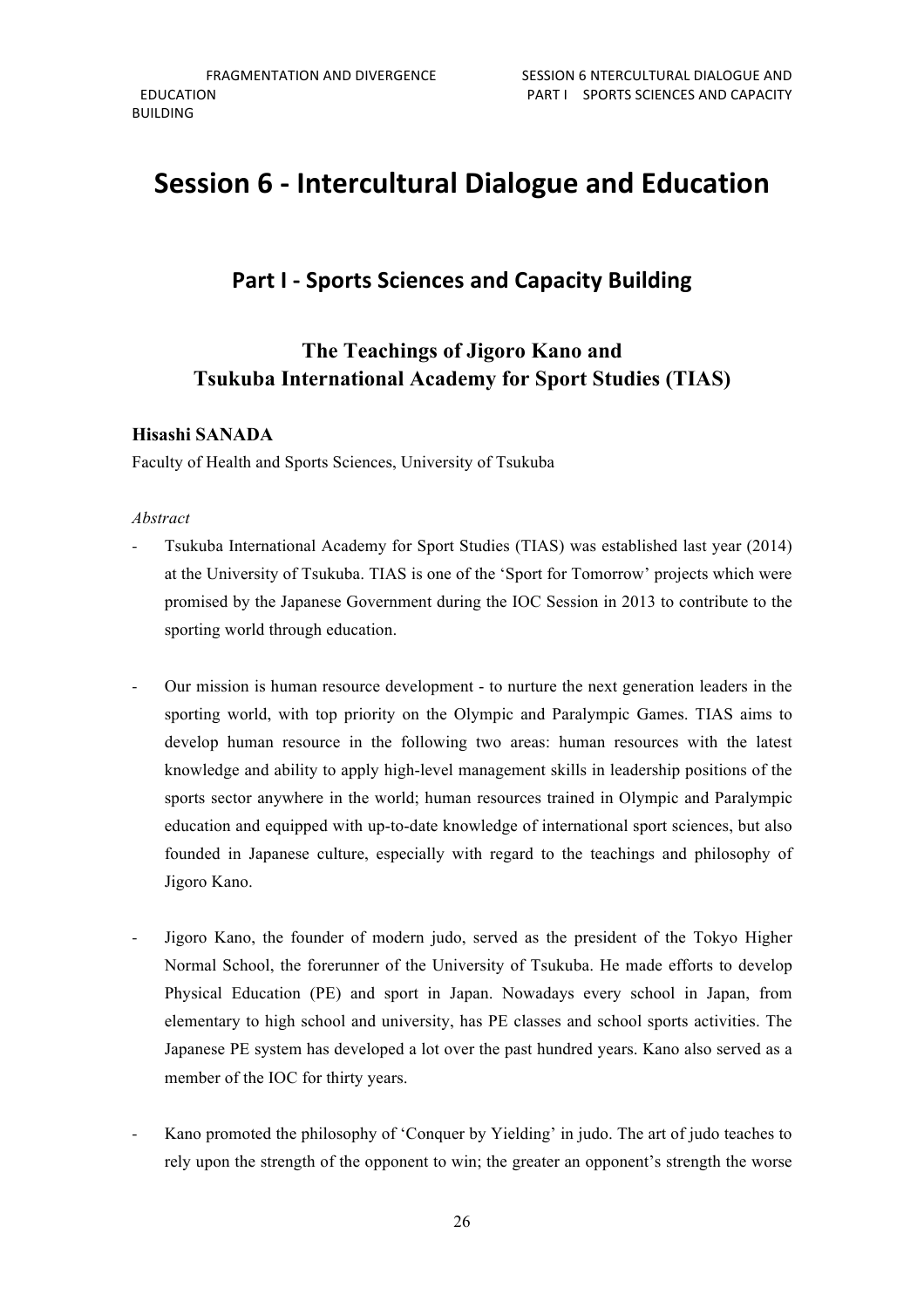it is for him and the better for the defendant. The philosophy teaches how to utilize an opponent's power against himself.

- Finally, Kano also promoted the philosophy of Seiryoku Zenyo (maximum efficient use of energy) and Jita-Kyoei (mutual prosperity for self and others) through judo. Especially, after the Great Kanto Earthquake in 1923 he insisted on the importance of this way of thinking.

#### *Profile*

Hisashi Sanada, Ph.D., is Provost of the School of Health and Physical Education, Chair of Tsukuba International Academy for Sport Studies (TIAS) and professor of the University of Tsukuba. His main area of research is in the history and anthropology of the Olympic Games and Olympic Education. He has also studied the philosophy and achievements of Jigoro Kano, the first IOC member from Japan. He is General Director of the Centre for Olympic Research and Education at the University of Tsukuba, which was approved by the IOC, and is in charge of Olympic Education with eleven laboratory schools. He serves as Counselor to the CEO of the Tokyo Olympic and Paralympic Organizing Committee and works on developing Olympic and Paralympic Education.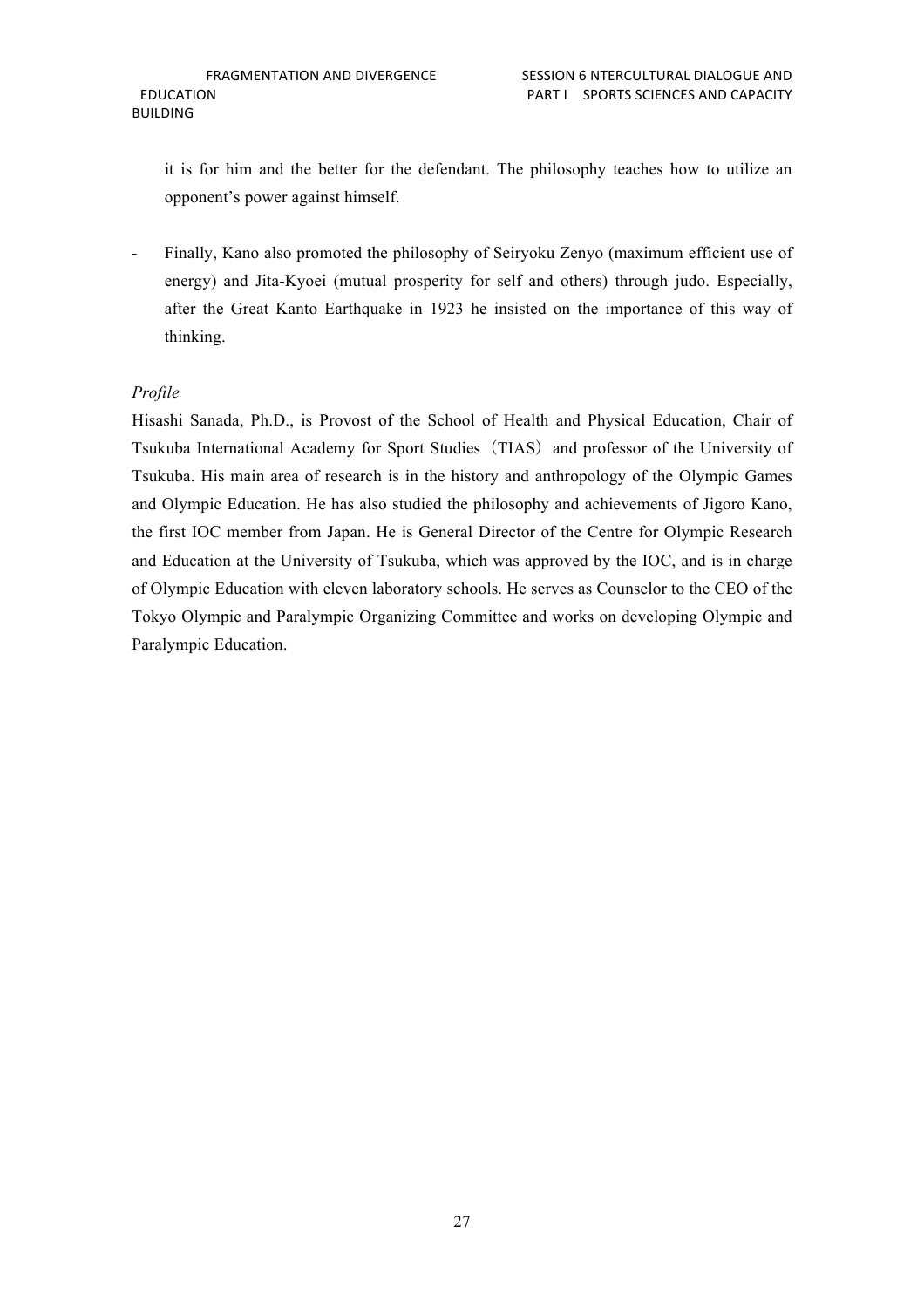## **Disaster, Memory and the Value of Sport Tokyo and the Olympics**

#### **Satoshi SHIMIZU**

Faculty of Sports and Health Sciences, University of Tsukuba

#### *Abstract*

It has only been about 150 years since the centralized government system was established in Japan during the Meiji era. In 1909, Jigoro KANO became the first Asian member of the IOC, and in 1911 he established the Japan Sports Association and assumed the position of its first chairman. In 1912, a delegation of Japanese athletes was sent to the Olympics in Stockholm for the first time. Led by the mayor of Tokyo at the time, a bid to host the 1940 Olympic Games was unanimously adopted by the Tokyo Metropolitan Assembly in October of 1931. It was planned as a restoration of Tokyo following the damage caused by the Great Kanto Earthquake on September 1, 1923.

Preparations for the 1964 Tokyo Olympics included massive infrastructure reforms across the Tokyo metropolitan region. Tokyo was seemingly transformed into a clean and hygienic city. However, questions remain as to how deeply city planning was discussed in the lead-up to the Games, as the cost of infrastructural improvements reached an enormous one billion yen. This included costs for the Organizing Committee, the construction and improvement of Olympic competition facilities, highways, parks, water supply and drainage, the bullet train, Tokyo International Airport, hotels, NHK Broadcast Center, and the removal of the Washington Heights barracks in central Tokyo that had housed occupation forces following World War II.

It was significant that the Hinomaru (Rising Sun) was the image of the first poster adopted for the Tokyo Olympics through a design competition held in June 1960. According to Yusaku KAMEKURA, the designer, the logo was designed as a modern representation of a simple and powerful red circle rather than as the hinomaru, with the intention of expressing the power of Japan during its era of rapid growth, and of the dynamism of sports. The torch was carried through twelve countries over a distance of 7,484 kilometers, taking fifty one days to complete the journey. A total of 100,743 people participated in the torch relay. The anchor torch carrier was 19-year-old Yoshinori SAKAI, who was known as the 'Atomic Bomb Boy' because he was born on August 6, 1945 in Miyoshi, Hiroshima Prefecture, seventy kilometers from ground zero, only one-and-a-half hours after the nuclear attack on Hiroshima.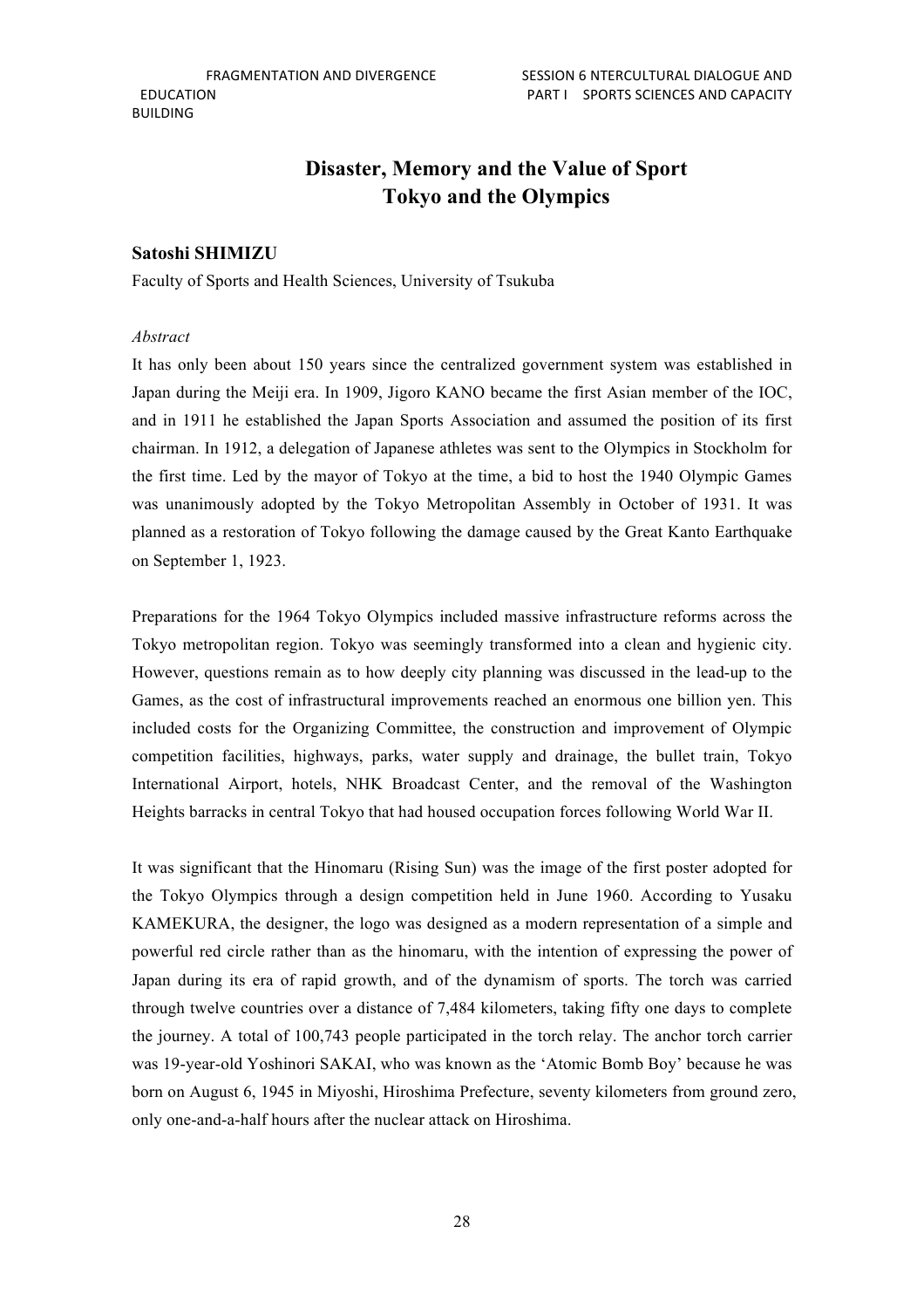Tokyo was chosen as the host city for the 32nd Olympics and Paralympics at the IOC Session in Buenos Aires on September 7, 2013. It had been two-and-a-half years since the Great East Japan Earthquake occurred on March 11, 2011; the most powerful quake in Japan's recorded history.

Tokyo was chosen to host the Olympics in 1940 (which never took place), in 1964, and in 2020. All of these were decided after major disasters occurred in Japan. How did people come to value sport, and what remained after the Olympics? And what kind of legacy emerged from the memories of the Olympic Games? We would like to discuss the effect of this mega-event here.

#### *Profile*

Satoshi Shimizu, Ph.D., is Professor at the University of Tsukuba, Chair of the Masters Program in Health and Sport Sciences, and Vice-chair of Tsukuba International Academy for Sport Studies (TIAS). He has been studying sociology of sport and body culture studies, and researching the cultural politics of baseball, football, Olympic Games and the history of the body. His most recent article is *Tokyo - Bidding for the Olympics and the Discrepancies of Nationalism*, The International Journal of the History of Sport, Routledge, 2014.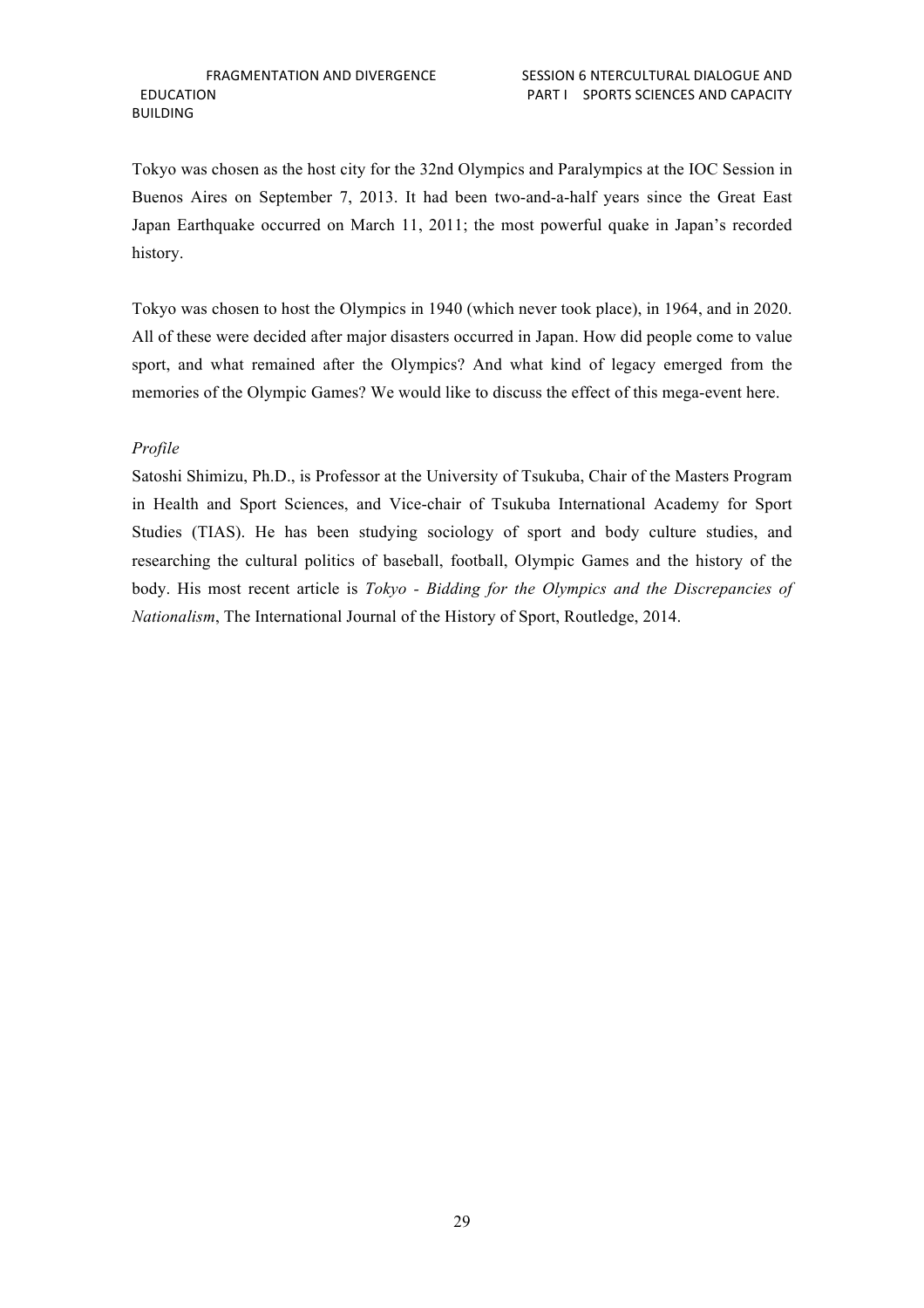## **Education for the** *omotenashi* **Way of Mind and Manner**

### **Izumi EGAMI**

Lecturer, University of Tsukuba

#### *Abstract*

*Omotenashi* is the traditional Japanese way of hospitality with the most dedicated and exquisite manners. According to this way Japanese people can express an earnest welcome and respect for others through traditional bowing, honorific and respectful language, and attention to detail.

There are many positive aspects of *omotenashi,* as for example in the simple way that Japanese supporters at the 2014 Football World Cup in Brazil picked up and disposed of their trash before they left the stadium, despite the fact that their home team was defeated. This act was widely praised in the foreign media.

However, there are negative aspects in Japanese manners as well. During my time with Japan Airlines I could observe that a Japanese businessman would only answer "beer" or "coffee" without the please when asked what he would like to drink by a flight attendant, and would be silent or continue to play games when the drinks were served. Most non-Japanese, on the other hand, would give a "thank you" with a smile. Or again, most non-Japanese travellers would greet the crew on boarding a plane whereas generally a Japanese traveller would say nothing. Thus, despite traditional Japanese manners, those people whose job it is to host the 2020 Olympic and Paralympic Games will have to be more open to the international world and learn global manners.

The class of *omotenashi* Studies was started at the University of Tsukuba for undergraduate and international graduate students. They learn the manners of traditional Japanese food (*washoku*), comparing them with the food culture and table manners of other countries. Through this course, the students gain an understanding of Japanese culture, *washoku* manners and the *omotenashi* way of mind.

#### *Profile*

Izumi Egami is a lecturer at the University of Tsukuba, specializing in global manners, Japanese hospitality and culture. She worked for Japan Airlines (JAL) as senior cabin crew and was head of the 1987 *omotenashi* education programme for new and junior crew members. She was assigned to the special flight for the Crown Prince and Empress of Japan to the USA. She resigned from JAL in 2013 and established the Global Manner Springs. She also holds seminars on global manners and Japanese culture for schools, universities and companies. Izumi Egami is proficient in calligraphy, the art of wearing Japanese kimono, and the manners of Japanese *washoku* (cuisine). She is currently developing the systematic study of *omotenashi*.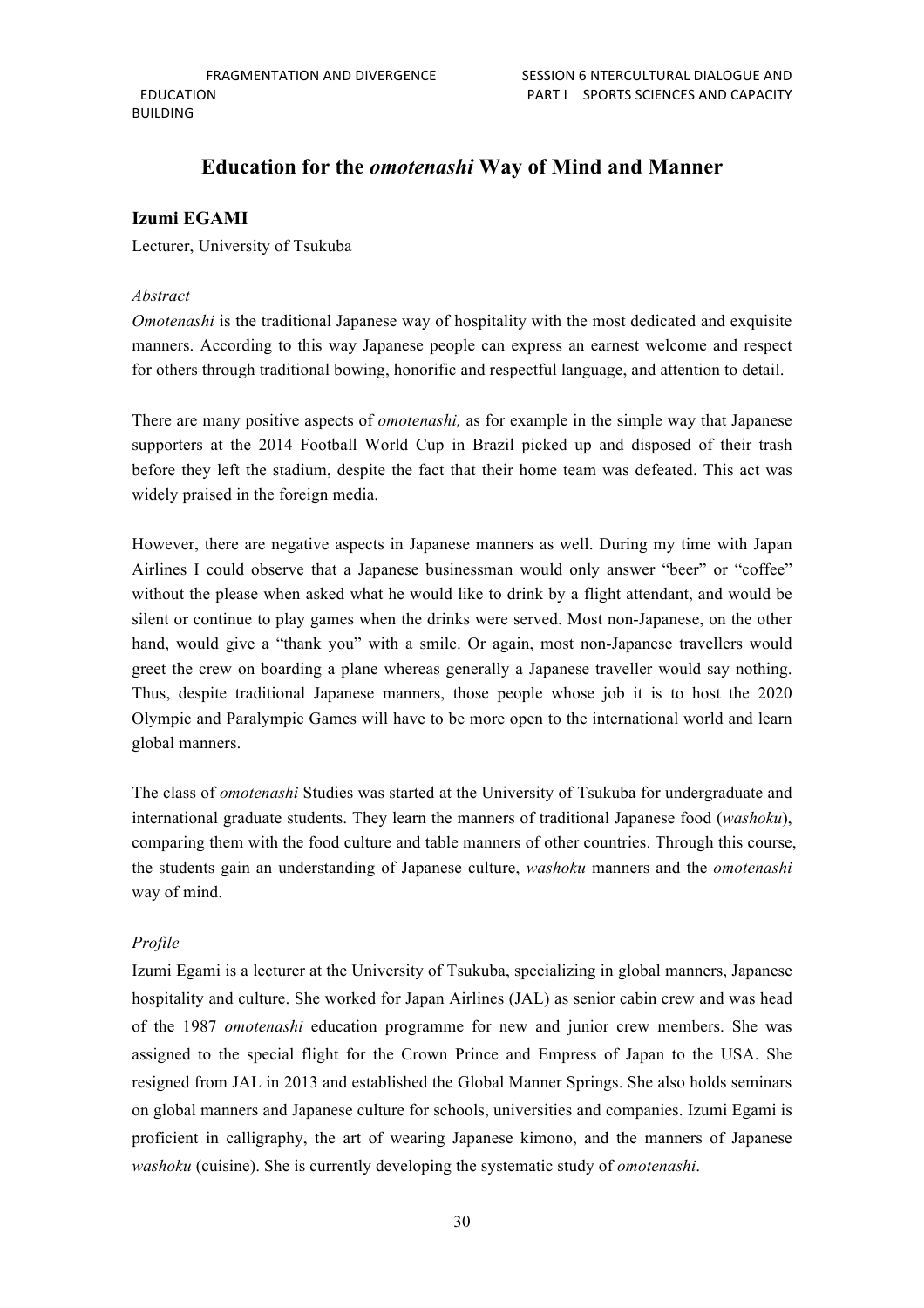## **Part II - Cultural Identity and Variation**

## **The Phenomenon of Creole and Creolization Musical Expression of the Cape Verdean Islands**

#### **Kay AOKI**

Doctoral Student, Division of African Area Studies, Graduate School of Asian and African Area Studies, Kyoto University

#### *Keywords*

*creole,* Cape Verde*, morna,* syncretism

#### *Abstract*

In essence, the phenomenon of creole would seem to be very similar to a form of syncretism. The term 'creole' itself is in fact ambiguous and extremely complex as its definition depends on the people, the language or even the dictionary citing it. For example it could mean a person of white descent born in the Americas; a person of mixed European and black descent; a language formed from a European language with an African language; native people, animals and cultures in the Americas; etc. However, if we consider the history of the term some important keywords become apparent. In the fifteenth and sixteenth centuries, when 'creole' first emerged as a concept, it referred to a person or people of mixed descent (Creole people). As slavery developed it also came to indicate a form of language which was considered a broken-European language. After the abolishment of slavery, people gradually started using creole to express a certain type of culture. Finally, the second half of the twentieth century saw a remarkable movement which gave birth to the concept of creole as an independent national identity. Thus we can see from the context of creole that its term, peoples, language, culture and identity have evolved over the various periods thanks to a flexibility, adaptability and potential to develop or transform into another expression of human heritage.

This fact is extremely important in comprehending the essence of human society. Humankind has differing identities that are strongly related to language, culture, country, area, ethnic group, community and so on. There is certainly a syncretic phenomenon, spontaneously or intentionally, in the process of constructing identity. It gradually develops and becomes a part of everyday life, as the creole of the twenty first century. Today, it is evident that we are faced with a massive gap between ubiquitous globalization and our contemporary society, but a study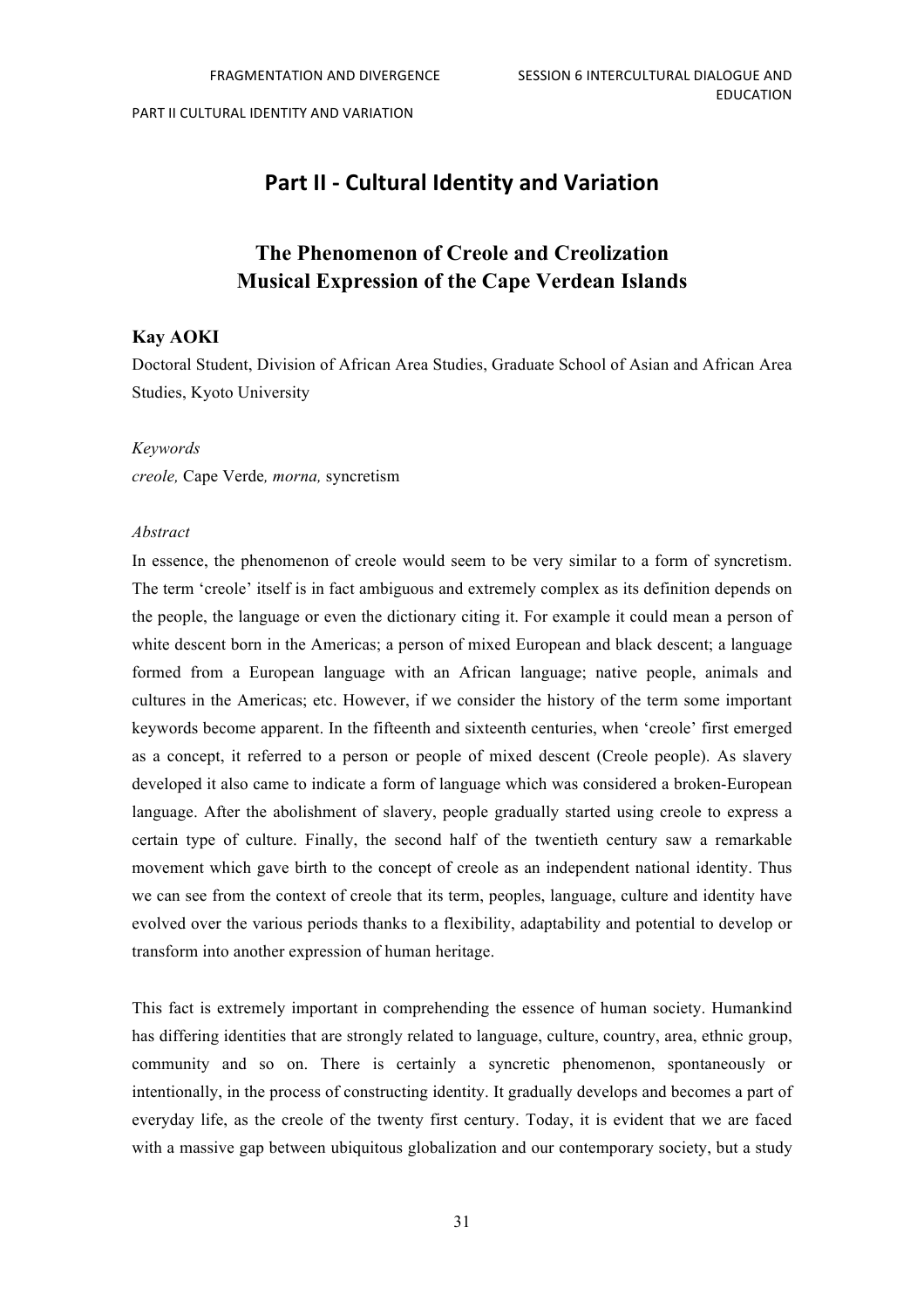of the nature of creolity of a people, a society, a language, and a culture, could open up an avenue of response to this issue.

In this presentation, I would like to address the specific case of the Cape Verdean people who, through their popular music the *morna*, are in the process of creating a new understanding of creolity in order to examine the meaning and importance of creole in today's society. I will be showing data from recent field work on traditional *morna* compared to modern *morna* to illustrate the beginning stages of creolization.

#### *Profile*

Doctoral student at Kyoto University in Lusophone and creole studies, and cultural anthropology, his main area of research is on the Cape Verde Islands with particular focus on creating identity through musical expression. Kay Aoki has lectured at the Department of British and American Studies, Department of Global Affairs, Kyoto University of Foreign Studies, and was a facilitator at the open lecture *The Cultural History of Face - a comparison between Europe and Japan,* held at the Graduate School of Kyoto University of Foreign Studies, 2014. He is a member of the research project 'Cultures Sonores in Africa', 2015, headed by Hiroyuki Suzuki, Kokushikan University. To be published, *Creole Music in Cape Verde, African Pops!*, Akashishoten 2015.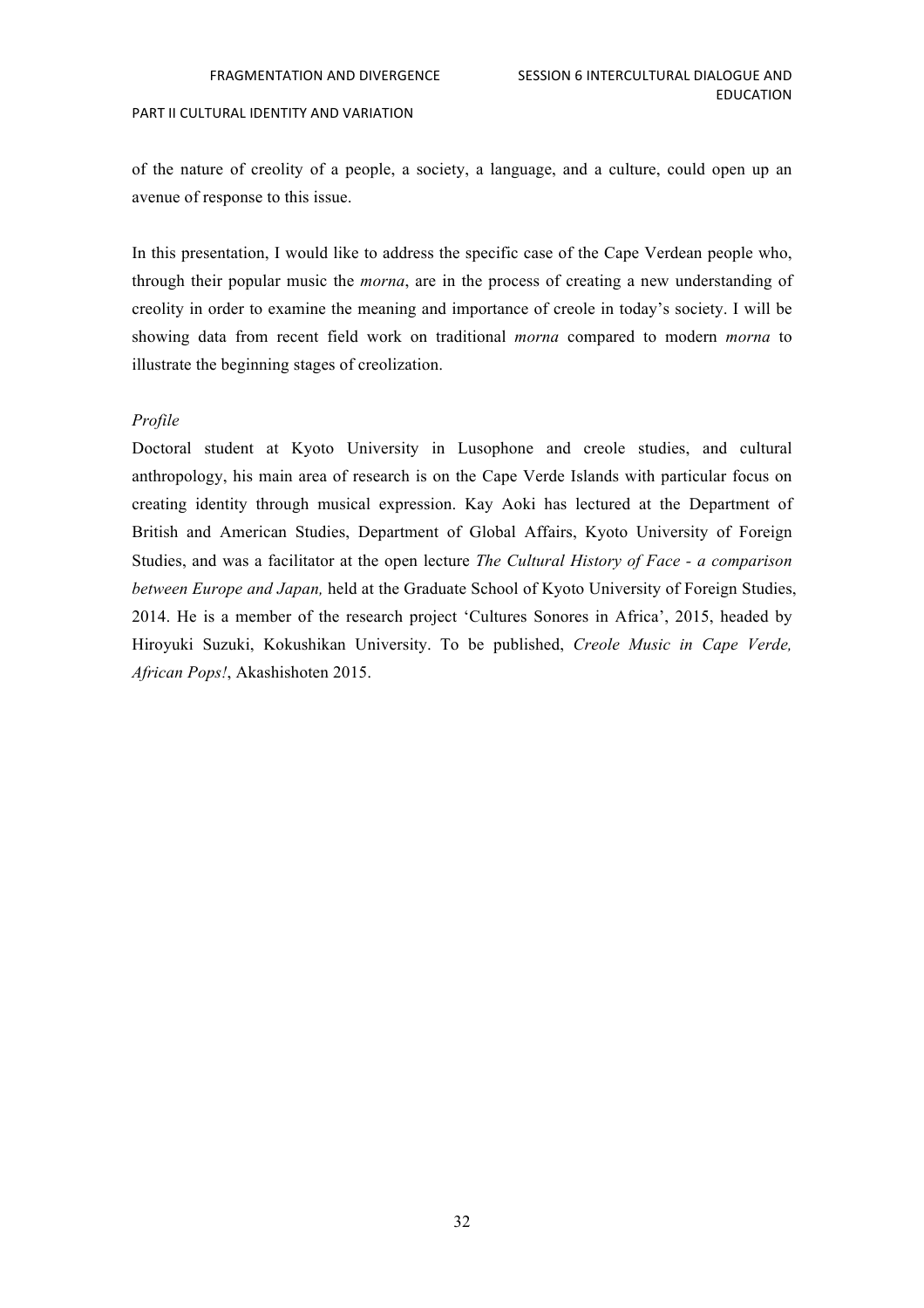## **Japanese-French Study of the Spread and Acceptance of Physical Culture: an analysis of Japanese sport animation films**

#### **Rie INABA**

Researcher, University of Tsukuba **Sébastien LAFFAGE-COSNIER** Senior Lecturer, University of Franche-Comté

#### *Keywords*

cartoons, cultural dynamics, sport, education through image, youth

#### *Abstract*

In the late 1980-1990s in France, certain Japanese sports-themed animated cartoons had great success with French children; so much so in fact that the number of enthusiasts in such sports increased in spite of the completely different sports cultures of Japan and France. For there exists not only an ideological conflict, but also significant differences can be observed at the educational level. Furthermore, in Japanese sports culture we can see a particular ideology represented by the hierarchical order, and this ideology is represented in cartoons and more especially animated cartoons. In fact, we may wonder why and how Japanese sports animated cartoons managed to attract French children.

Our pluridisciplinary project aims to analyze the transformations of the original Japanese cartoons that were necessary for their production in France. Specifically we would like to examine the *Olive et Tom* series, the original title of which is *Captain Tsubasa*, and *Jeanne et Serge* which is entitled *Attacker YOU!* in Japan. In fact, our project aims to clarify the reasons for the success of the spread of Japanese sports animated cartoons in France. Moreover, in examining how implied sexual scenes have been cut and how titles and names have been changed, for example, we hope to bring to light the filters applied to Japanese sports culture as exported to France which could give a real indication of the international process of sports diffusion and transformation.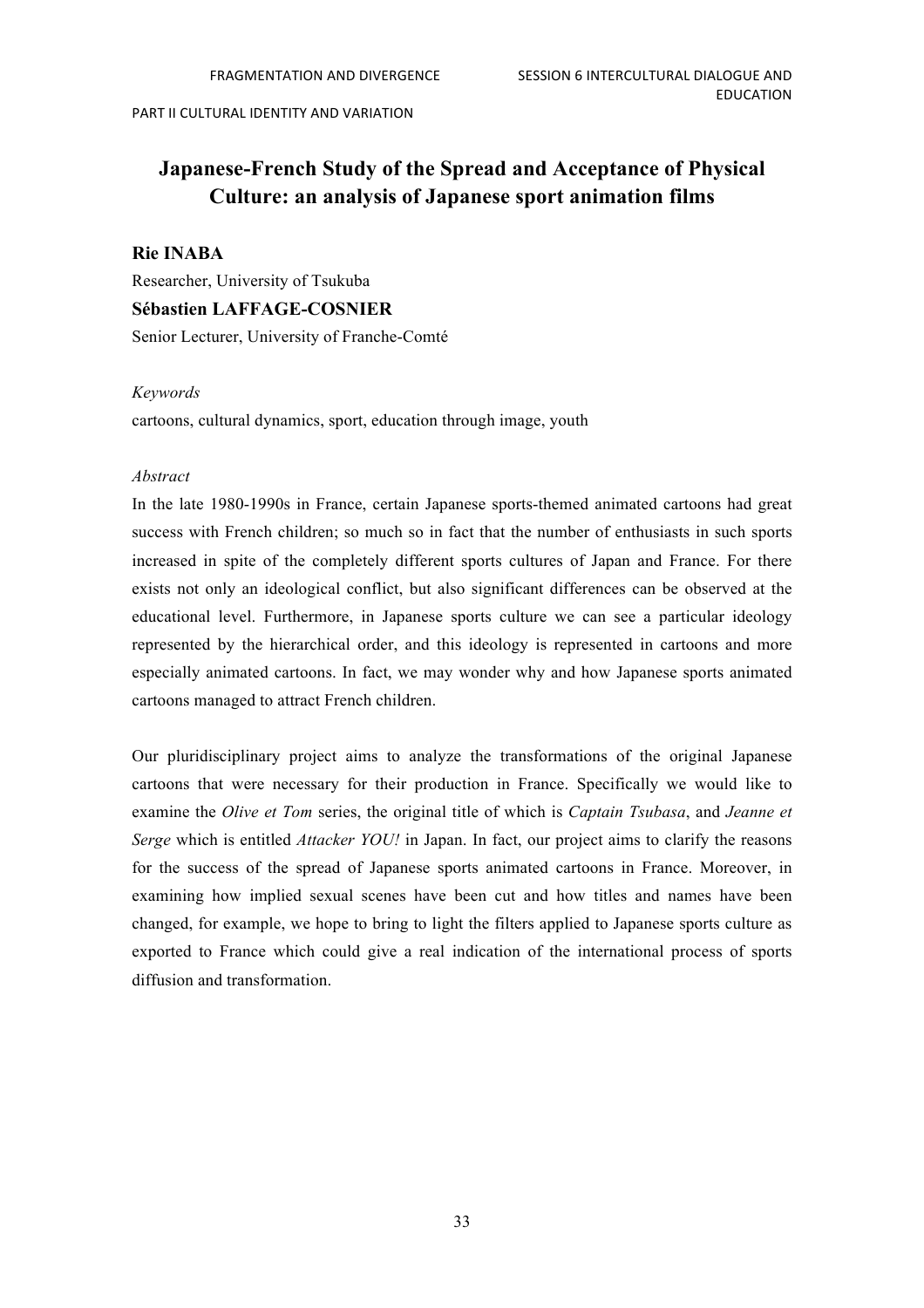#### *Profile*

#### **Rie INABA**

Ph.D (linguistics) at the University of Tsukuba in 2011, she is a postdoctoral researcher at the University of Tsukuba in charge of the Comparative Study of Contemporary Japanese Society (COMPAS-CJS) program within the Trans-East Asia and Europe Education Program (MEXT, 2011- ) headed by Saburo Aoki. She is also a part time lecturer at Kanda University of International Studies. Her main research area is on comparative studies, more especially Japanese -French linguistics and culture.

#### *Profile*

#### **Sébastien LAFFAGE-COSNIER**

Senior Lecturer in Sports Sciences (STAPS), Sébastien Laffage-Cosnier is working in the research centre for Culture, Sport, Health and Society of the University of Franche-Comté. He is particularly interested in the history of school innovations, the history of physical education and sport, and finally, in the mediatisation and representation of body practices in the nineteenth and twentieth centuries.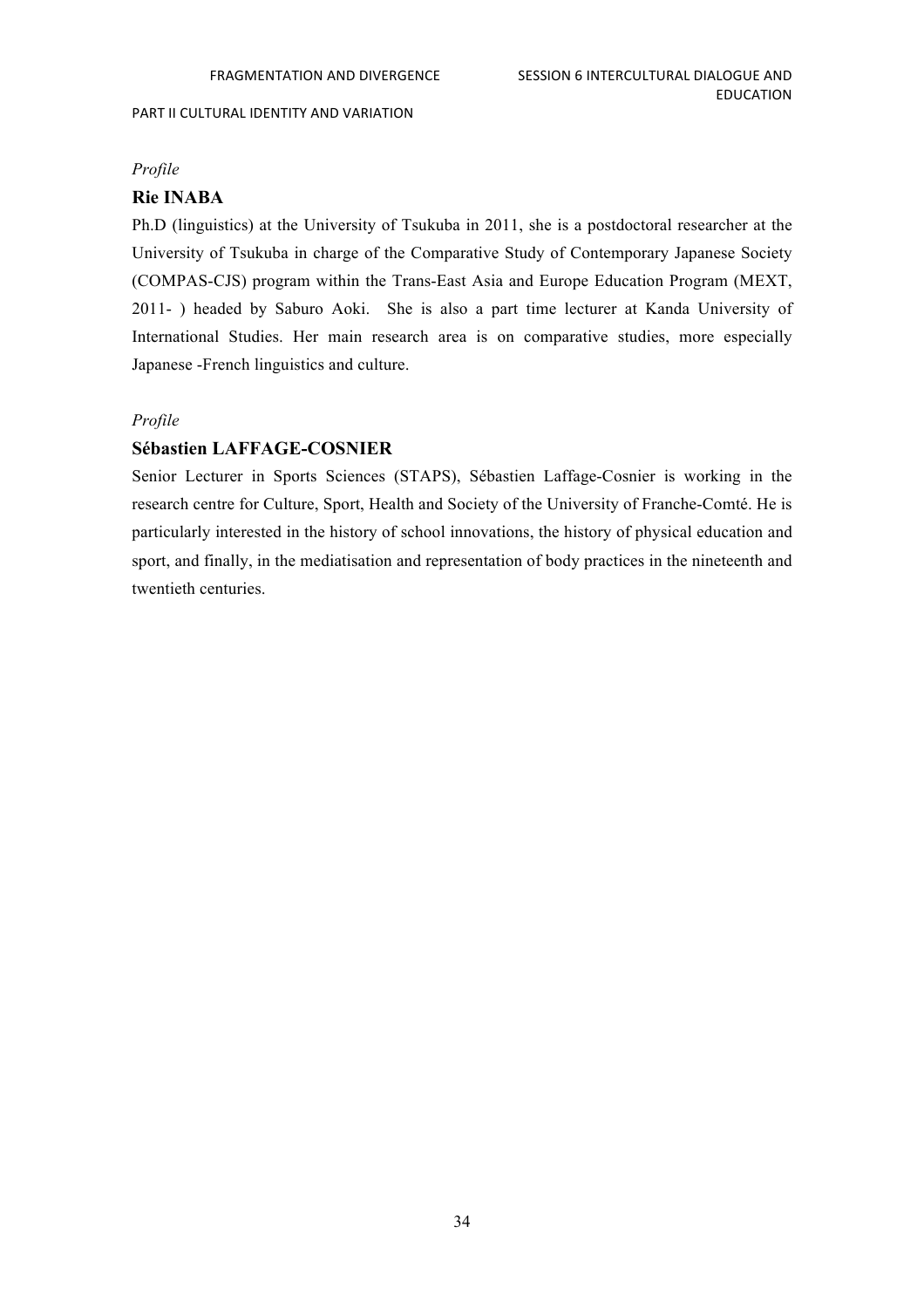## **Re-interpretation of a Cultural Object: the** *jo-ha-kyû* **concept in the** *Tenshyô* **karate** *kata*

#### **Jérémie BRIDE**

Post-doctoral researcher, University of Franche-Comté

#### *Keywords*

social patrimonial practice, intercultural mediation, anthropo-didactics

#### *Abstract*

As a cultural heritage karate was born in a particular cultural context and its techniques have been taught for centuries from masters to disciples. These techniques are listed in *kata*, which are the main means of teaching karate in Japan. *Kata* are studied as a cultural object and show how Japanese culture is embodied in these techniques, as for example: the use of time and space which seems to be specific to the Japanese culture (see Katô, 2007); the use of 'breath' and its link to harnessing energy  $\leq \frac{k}{l}$  (*ki*); the way of teaching karate through kata which are repeated thousands of times to allow access to the arcana of this art. The way to move, to walk, to dance, to swim or to fight marks a cultural identity. Born in Okinawa, karate was hidden in the traditional dance *Eisa* during wartime, and similarities of movement can be identified between *Eisa* and karate moves.

Among karate *kata,* the *Tenshô kata* is very relevant to show how culture can be embodied inside a cultural object and particularly inside a physical practice. Temporality inside the *Tenshô kata* has similarities with a Japanese type of temporality called *jo-ha-kyû* (序破急). This temporality is defined with a particular form of intensity, pace and density that can be observed in traditional Japanese music (see Tamba, 2004), or other arts. This study is one of four studies which are the result of my doctoral research, the gist of which proposes that a Japanese form of temporality can be found in karate. According to the methodology of the Japanese musicologist Akira Tamba, the *Tenshô kata* presents the same curves of intensity, pace and density as the curves of traditional music such as can be found in music of the Nô theatre. Embodied within a cultural object, here a physical practice, cultural elements are transferred to another culture when exported, but how are these cultural elements interpreted by the other culture?

This research shows that these elements are not always fully understood by those who welcome a foreign cultural practice. Indeed, as can be seen in the case of karate, they will re-interpret,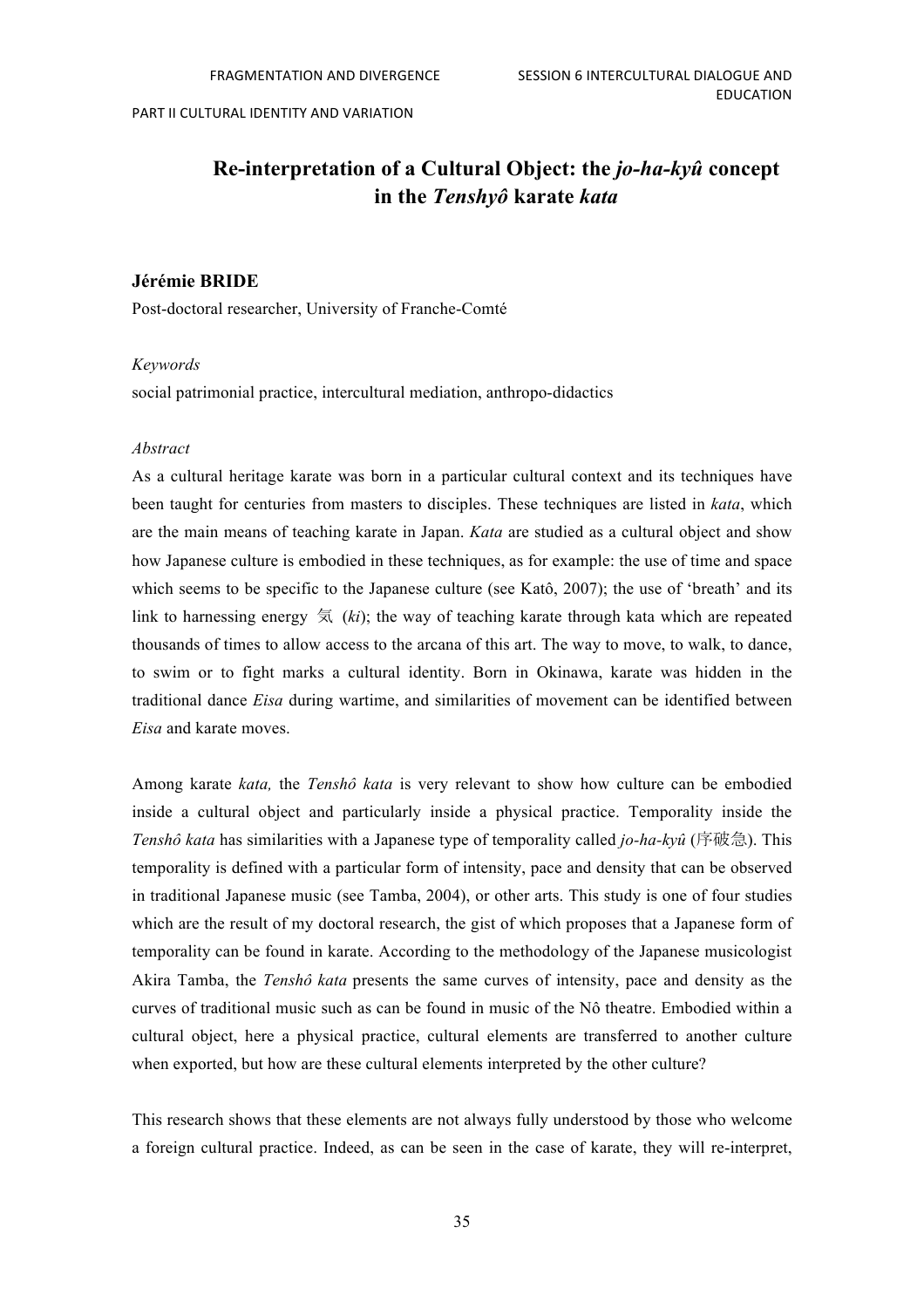over-interpret or misinterpret the real essence. This is due to the power of the welcoming culture and its impact on the interpretation of a cultural object. Therefore the practise of karate itself is changed and becomes another activity.

Karate, a martial art originally from Okinawa formed from various Chinese and then Japanese cultures, now takes the guise of a Western sport and meets the expectations of occidental practitioners.

#### *Profile*

PhD (Physical Education and Sports Sciences), at the University of Franche-Comté in January 2015, his dissertation was an intercultural contrastive study between France and Japan of karate as a cultural object. Jérémie Bride spent three years in Japan observing and practicing karate in *dojos* whilst studying at Japanese university (University of the Ryukyus, Okinawa, the birth place of karate; Osaka University; and under a research program at Tsukuba University). His research intersects the different scientific fields of Anthropology, Linguistics, and Sport Sciences and Physical Education, with the aim of demonstrating possible avenues of alterity and the understanding of a foreign, as well as one's own, culture through a cultural object, or in this case, through a physical activity.